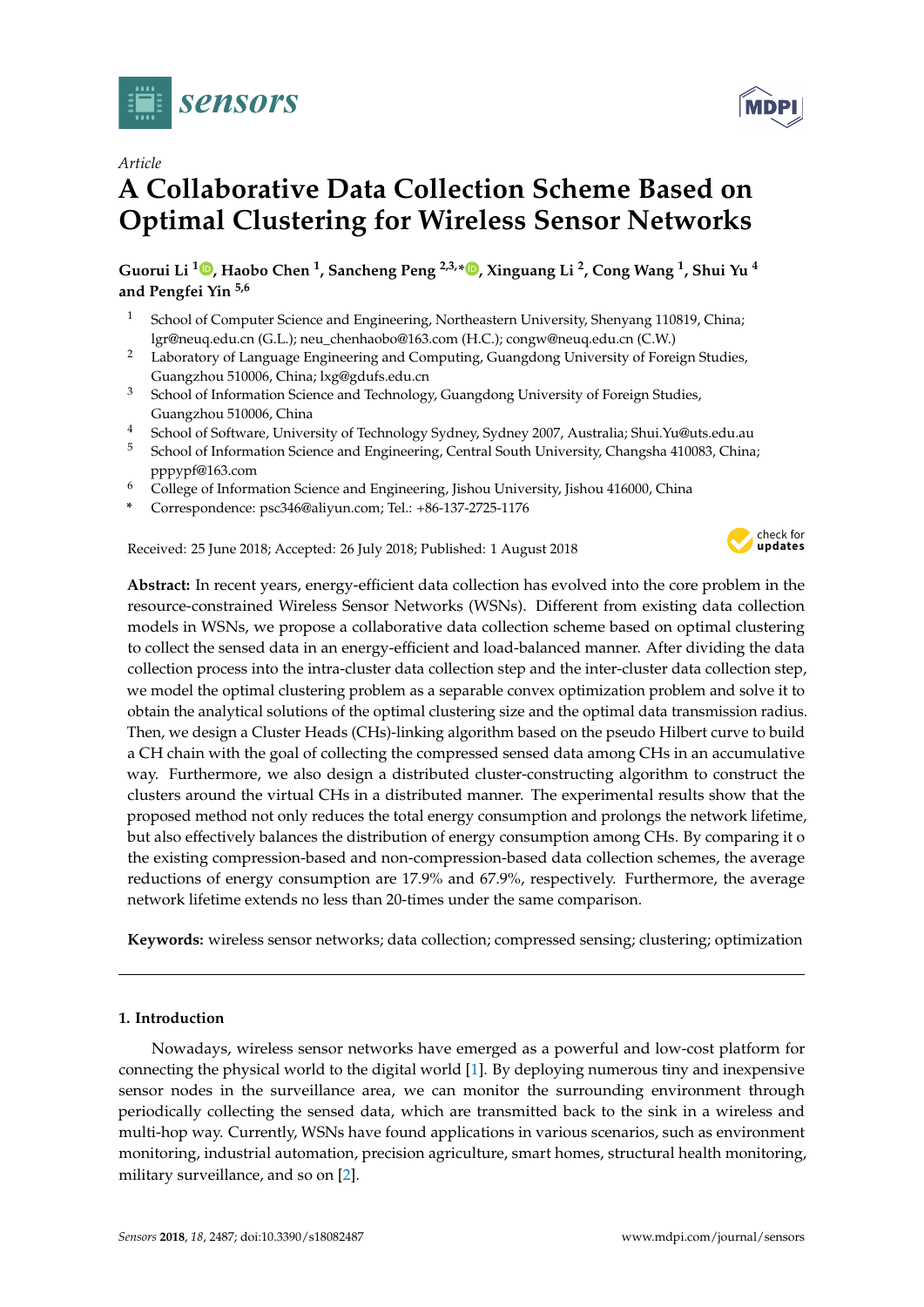However, the computational power and the energy resources of wireless sensor nodes are strictly constrained. Compared to the data sampling and the data computation, the data communication usually consumes a large portion of energy in wireless sensor nodes. For example, the statistics in [\[3\]](#page-17-2) demonstrate that the energy consumption of the data communication occupies nearly 86% of the total energy consumption. Therefore, how to reduce the energy consumption of the data communication with constrained computational support is the key problem in wireless sensor networks. Although numerous data collection schemes have been proposed in the literature, the energy efficiency of the periodical data collection and the lifetime of the network still need to be improved [\[4\]](#page-17-3).

The emerging theory of Compressed Sensing (CS) provides a new paradigm for data collection in WSNs [\[5\]](#page-17-4). The compressibility, computational asymmetry, robustness and stability of the compressed sensing theory have made it very suitable for resource-constrained wireless sensor networks. However, it would not be of much benefit to simply apply the compressed sensing theory to data collection in WSNs without considering their features and network structure [\[6\]](#page-17-5). Although the tree-based data collection structure can reduce the amount of data transmission, the fault tolerance and the balance of energy consumption are ruined at the same time. Since the cluster-based data collection structure presents many advantages over the flat structure and the tree-based structure [\[7](#page-17-6)[,8\]](#page-17-7), the CS-based clustered data collection schemes were studied comprehensively in the literature [\[9](#page-17-8)[–14\]](#page-17-9). By carefully examining these schemes, we identify the following technical challenges that are still posed in the data collection problem of WSNs.

Firstly, how does one determine the optimal cluster size? The number of cluster members has an important influence on the balance of inter-cluster and intra-cluster energy consumption. Whether the cluster head or the cluster member runs out of energy, the data collection in wireless sensor networks is terminated. Secondly, how does one collect the compressed sensed data among cluster heads in an energy-efficient and load-balanced manner? The existing backbone routing tree gives rise to the unbalanced energy consumption in cluster heads. The larger the number of child CHs, the more energy the cluster head consumes. Thirdly, how does one choose the cluster heads and construct the corresponding cluster structure in a distributed manner? In distributed autonomous WSNs, it is usually too costly or even impossible to acquire the specific localizations of all sensor nodes. Thus, only the distributed cluster heads' election and cluster constructing method is feasible in the real scenario.

Aiming at answering the above questions, we propose a collaborative data collection scheme based on optimal clustering for periodical data collection in WSN. First of all, we divide the data collection process into the intra-cluster data collection step and the inter-cluster data collection step. After evaluating the intra-cluster energy consumption and the inter-cluster energy consumption individually, we model the optimal clustering problem as a separable convex optimization problem and solve it to obtain the analytical solutions of the optimal clustering size and the optimal data transmission radius. Then, we propose a cluster heads-linking algorithm based on the pseudo Hilbert curve to collect the compressed sensed data among cluster heads in an accumulative way. In addition, a distributed cluster-constructing algorithm is also proposed to construct the clusters around virtual cluster heads in a distributed manner. In summary, the main contributions of this paper are listed as follows.

- (1) We model the optimal clustering problem as a separable convex optimization problem and solve it analytically to obtain the optimal clustering size and the optimal transmission radius.
- (2) We design a cluster heads-linking algorithm based on the pseudo Hilbert curve to collect the compressed sensed data among cluster heads in a collaborative and accumulative manner.
- (3) We design a distributed cluster-constructing algorithm to construct the inter-cluster data collection structure around virtual cluster heads in a wireless sensor network.

The remainder of this paper is organized as follows. In Section [2,](#page-2-0) we summarize the existing CS-based data collection schemes in WSNs. In Section [3,](#page-3-0) we model the optimal clustering problem and solve it analytically to obtain the optimal network parameters. In Section [4,](#page-9-0) we present the cluster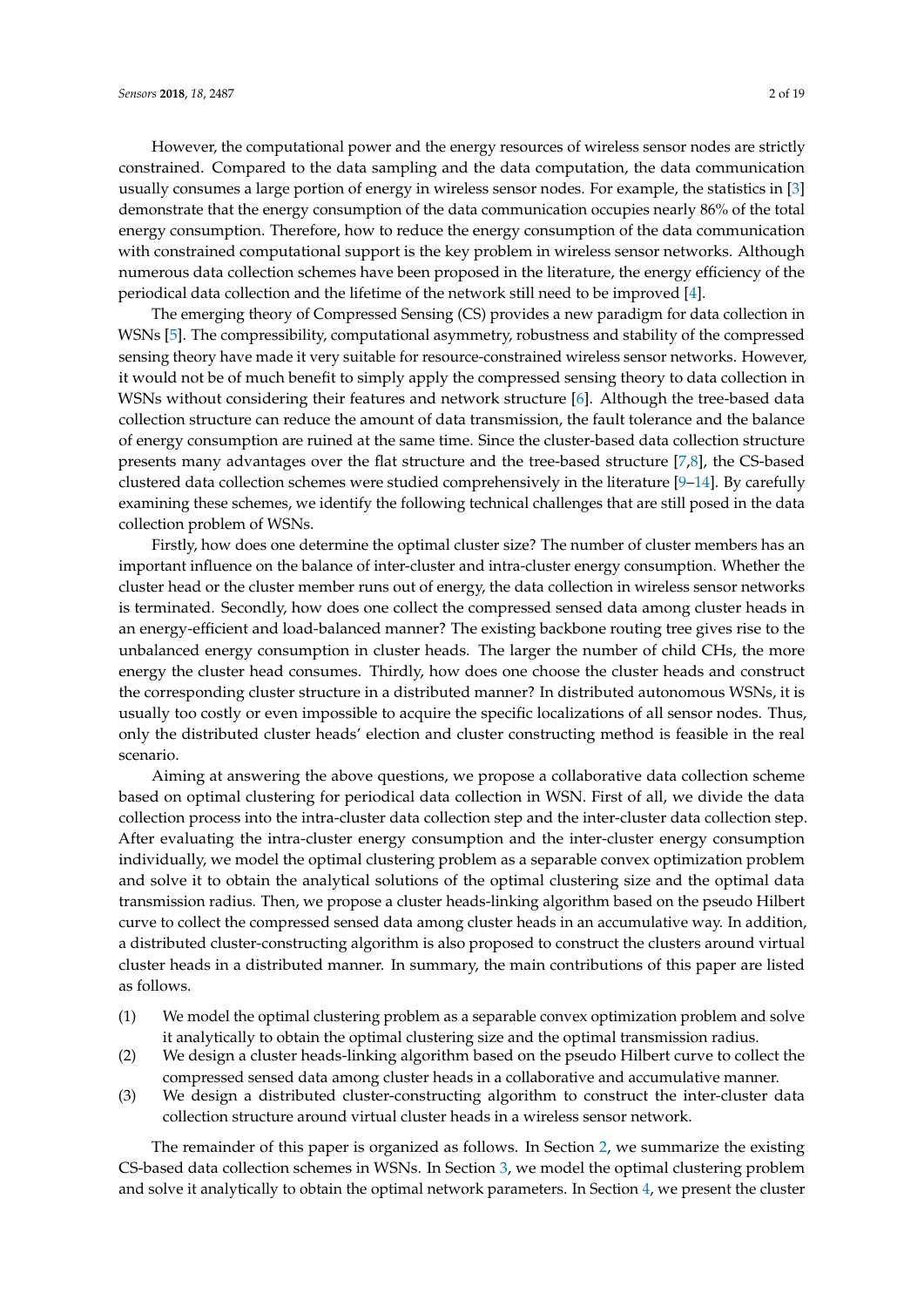heads-linking algorithm based on the pseudo Hilbert curve and the distributed cluster-constructing algorithm to construct the underlying data collection structure. In Section [5,](#page-12-0) we compare and analyse the experiment results of our proposed scheme with other state-of-the-art data collection schemes. Finally, we conclude this paper, as well as discuss our future research in Section [6.](#page-16-0)

## <span id="page-2-0"></span>**2. Related Work**

In recent years, the application of compressed sensing theory to data collection in wireless sensor networks has been receiving increasing attention. Bajwa et al. were the first to apply the compressed sensing theory to data collection in wireless sensor networks [\[15\]](#page-18-0). They proposed a joint source-channel communication architecture and analysed the relationships among power consumption, distortion and latency for WSNs. However, only single-hop communication was considered, which is not suitable for large-scale wireless sensor networks.

For multi-hop WSNs, Luo et al. proposed the Compressive Data Gathering (CDG) scheme, which was the first complete design to apply the compressed sensing theory to large-scale sensor data collection [\[16\]](#page-18-1). After having received the weighted sums of the sensed data from its previous node in the data collection route, each sensor node multiplied its own sensed data with the corresponding coefficients of the measurement matrix and sent the newly-computed weighted sums to its next neighbour node. Other researchers argued that it would not be of much benefit to apply the compressed sensing theory to the data collection problem in WSNs naively [\[6\]](#page-17-5). Hence, they proposed a data collection scheme based on hybrid compressed sensing, which treats sensor nodes differently according to their levels in the data collection tree. Furthermore, Xiang et al. formulated the CS-based data collection process as an integer programming problem and solved it with a greedy heuristic algorithm in [\[17\]](#page-18-2). Based on the theory of the expander graph and compressed sensing, Zheng et al. constructed a random matrix with a non-uniform distribution and proposed a corresponding random walk routing algorithm to collect the sensed data in WSNs [\[18\]](#page-18-3).

The characteristics of the cluster structure, such as fault tolerance and traffic loads' balance, make the CS-based clustered data collection schemes present competitive advantages over other type of data collection schemes. Aiming at minimizing the overall in-network communication and resolving the energy hole problem, Singh et al. designed two data collection schemes based on the compressed sensing theory and the hierarchical clustered structure in [\[9](#page-17-8)[,10\]](#page-17-10). In their schemes, sensor nodes carried out different kinds of compression operations according to their levels in the hierarchical structure. In a similar hierarchical data compression scenario, Lan et al. proposed a Compressibility-Based Clustering Algorithm (CBCA), which compresses the sensed data based on the spatial correlation of the readings in the cluster members [\[11\]](#page-17-11). In [\[12\]](#page-17-12), Qiao et al. proposed a compressed data gathering method based on even projection to solve the problem of unstable and unbalanced projection nodes in WSNs with either uniformly- or unevenly-distributed sensor nodes. Zhang et al. substituted the widely-adopted discrete cosine transform basis with the newly-proposed treelet transform basis to sparsify the sensed data and designed the Treelet-based Clustered Compressive Data Aggregation (T-CCDA) scheme in [\[13\]](#page-17-13). Furthermore, the morphological watershed transform was also utilized by Hammoudeh et al. in [\[19\]](#page-18-4) to gather the sensed data in a WSN with a specified level of accuracy in a timely and power-efficient approach.

Furthermore, the spatial and temporal correlation of sensed data can be utilized simultaneously to further improve the data compression ratio of CS-based data collection schemes. In [\[20\]](#page-18-5), Quan et al. proposed a neighbour-aided compressive data-gathering scheme to collect the spatially- and temporally-correlated sensed data by integrating the structured random matrix with the Kronecker compressed sensing model. Based on the theory of Two-Dimensional Compressive Sensing (2DCS), Wang et al. proposed a new data collection scheme,  $CS^2$  collector, to exploit both the spatial and temporal sparsity of the sensed data in WSNs at the same time [\[3\]](#page-17-2). Recently, Matrix Completion (MC) and Matrix Approximation (MA), which can be seen as a natural extension to the compressed sensing theory, were also developed to solve the compressive data collection problem in WSNs. By taking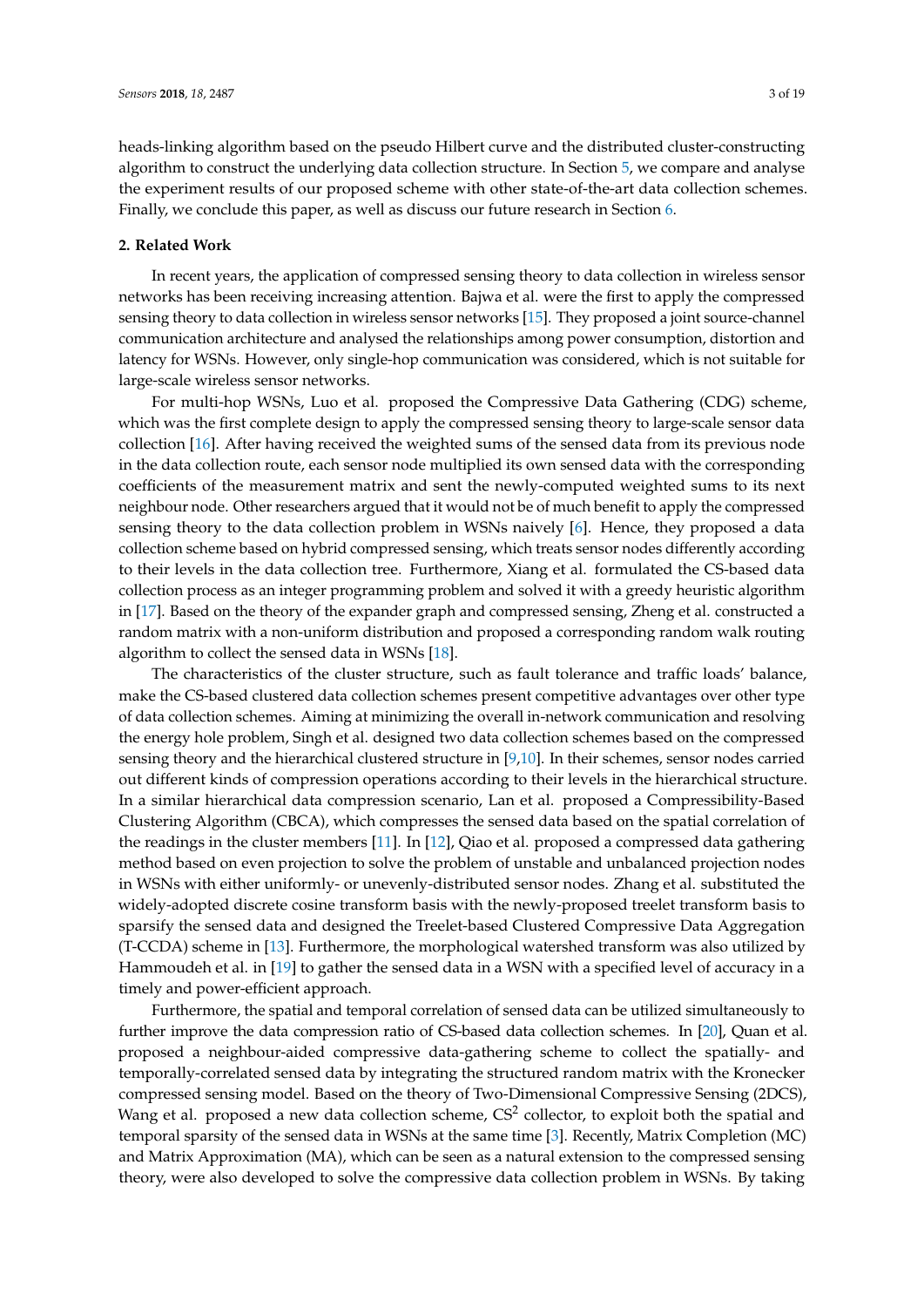advantage of the low-rankness and the short-term stability of the sensed data, Cheng et al. designed the Spatial-Temporal Compressive Data Gathering (STCDG) scheme based on matrix completion in [\[21\]](#page-18-6). Based on a similar idea, a correlated spatio-temporal data collection method based on low rank matrix approximation and optimized node sampling was proposed by Piao et al. in [\[22\]](#page-18-7). The Gini index was utilized to measure both the spatial distribution of the active nodes and the evenness of the network energy status. In order to obtain the sensed data matrix without missing and corrupted entries, Xie et al. proposed a two-phase data recovery scheme based on matrix completion by exploiting the inherent low-rankness features in the spatio-temporally-correlated sensed data [\[23\]](#page-18-8).

## <span id="page-3-0"></span>**3. System Model and Clustering Analysis**

#### *3.1. Overview of the Compressed Sensing Theory*

Compressed sensing theory (also known as compressive sampling theory or compressive sensing theory) provides a suite of new signal processing principals and techniques for efficiently acquiring and recovering a signal from a set of under-determined linear systems. By effectively exploiting the sparsity of a signal, we can reconstruct it from far fewer samples than required by the classical Shannon–Nyquist sampling theorem [\[24,](#page-18-9)[25\]](#page-18-10).

According to the compressed sensing theory, the data sensing step and the data compression step can be combined in the following one step:

<span id="page-3-1"></span>
$$
y = \Phi x \tag{1}
$$

where  $x \in R^n$  is the original data,  $y \in R^m$  is the measurement data and  $\Phi \in R^{m \times n}$  is the measurement matrix. Generally, the size of the original data is much larger than that of the measurement data, i.e., *n*  $\gg$  *m*. The usually chosen measurement matrix Φ is a Gaussian or Bernoulli random matrix [\[26\]](#page-18-11). It is well known that most natural sensed data are sparse under a certain transform basis [\[27\]](#page-18-12). Therefore, the original data *x* can be transformed to *k* sparse data  $s \in R^n$  as follows:

<span id="page-3-2"></span>
$$
x = \Psi s \tag{2}
$$

where  $\Psi \in R^{n \times n}$  is the transform matrix and only *k* elements of *s* have non-zero values. By combining Equations [\(1\)](#page-3-1) and [\(2\)](#page-3-2) together, the complete compressed sensing process can be expressed as:

$$
y = As \tag{3}
$$

where  $A = \Phi \Psi \in R^{m \times n}$  is referred to as the sensing matrix.

We can recover the original data  $x$  from the measurement data  $y$  by solving the following  $l_0$ minimization problem:

$$
\min_{s} \|s\|_{0}
$$
  
s.t.  $y = As$  (4)

<span id="page-3-3"></span>and then transform *s* back to *x* through Equation [\(2\)](#page-3-2). However, the minimization problem in Equation [\(4\)](#page-3-3) is NP-hard since all *k*-dimensional subspaces of the *n* dimensions have to be traversed in order to finding the sparsest solution. Usually, we replace the object function in Equation [\(4\)](#page-3-3) with the convex  $l_1$  norm of the optimization variable and solve the following  $l_1$  minimization problem:

$$
\min_{s} \|s\|_{1}
$$
  
s.t.  $y = As$  (5)

<span id="page-3-4"></span>It has been proven that the solutions of Equations  $(4)$  and  $(5)$  are identical with a very high probability as long as the number of measurements  $m$  satisfies  $m \geq c k log \frac{n}{k}$  and the sensing matrix  $A$ satisfies the following Restricted Isometry Property (RIP):

$$
(1 - \delta_s) \|s\|^2 \le \|As\|^2 \le (1 + \delta_s) \|s\|^2 \tag{6}
$$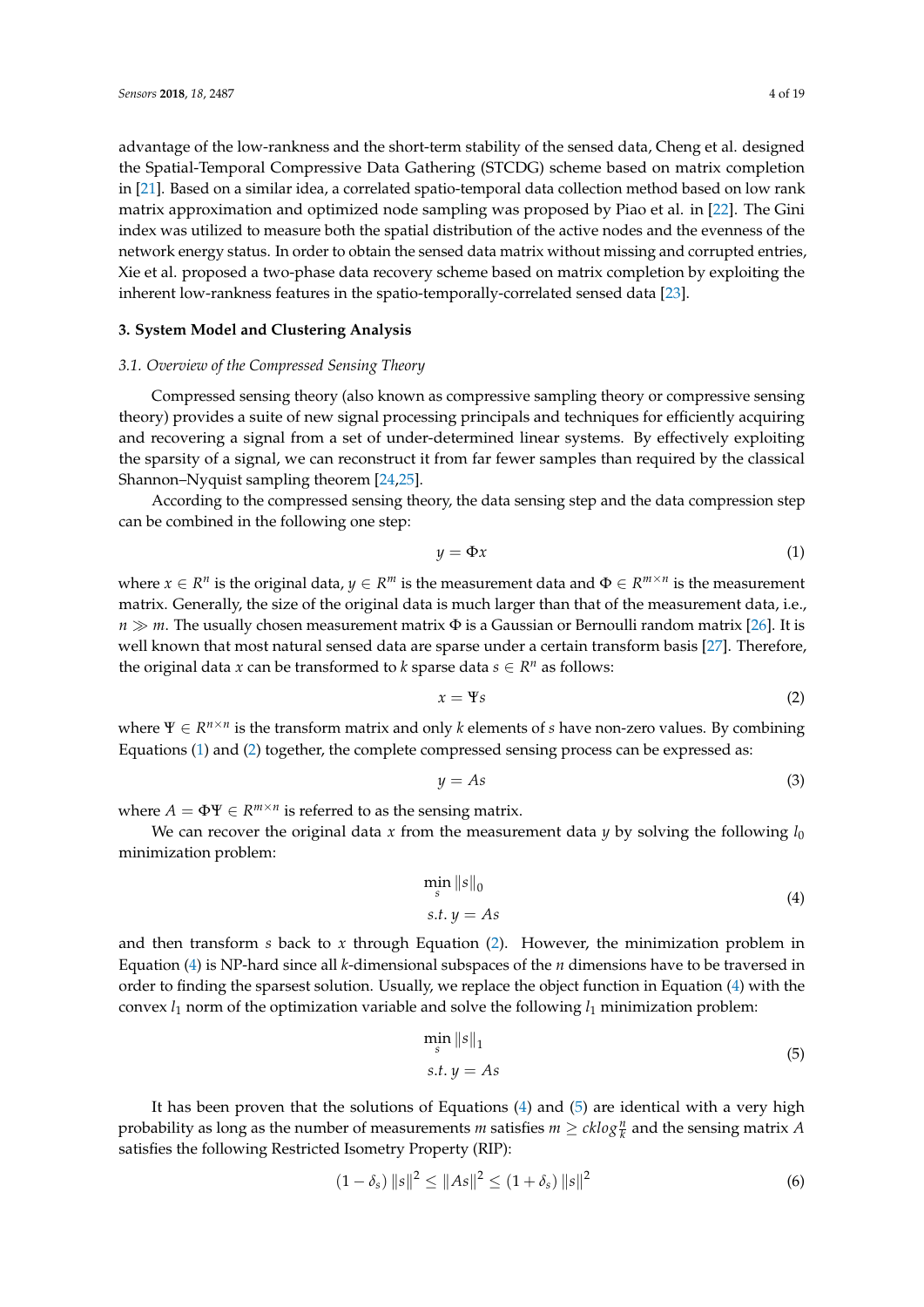where *c* is a constant and  $\delta_s \in [0, 1)$  is the RIP constant [\[28\]](#page-18-13).

A number of data reconstruction algorithms have been proposed in the literature to solve Equation [\(5\)](#page-3-4). Essentially, these algorithms can be generally classified into two categories, i.e., the optimization-based algorithms and the greedy pursuit algorithms. In the optimization-based algorithms, different kinds of convex optimization methods are utilized to recover the original data. The representative optimization-based algorithms include the interior-point-based algorithm, the Gradient Projection for Sparse Reconstruction (GPSR) algorithm [\[29\]](#page-18-14), the homotopy-based algorithm [\[30\]](#page-18-15), etc. In the greedy pursuit algorithms, different rules of basis selection are designed and applied iteratively to select the optimal support set of the original data. The representative greedy pursuit algorithms include the Orthogonal Matching Pursuit (OMP) algorithm, the Compressive Sampling Matching Pursuit (CoSaMP) algorithm, the Partial Hard Thresholding (PHT) algorithm [\[31\]](#page-18-16), etc.

#### *3.2. System Model*

The system model of clustered wireless sensor networks is shown in Figure [1.](#page-4-0) For illustrative purposes, the data transmission process in one round of data collection is divided into the intra-cluster data transmission step and the inter-cluster data transmission step. In the intra-cluster data transmission step, the cluster members send the sensed data to their cluster heads without using the compressed sensing theory. Thus, there is no data compression in the intra-cluster data transmission step. In the inter-cluster data transmission step, each cluster head compresses the sensed data that are received from its cluster members based on the compressed sensing theory. After that, the compressed results are summed with the compressed data of its predecessor in the CH chain and then forwarded to the next cluster head. The above collaborative compression continues until the accumulative compressed results reach the sink.

<span id="page-4-0"></span>

**Figure 1.** The system model of clustered wireless sensor networks.

In Figure [2,](#page-5-0) we show the aforementioned inter-cluster data collection step in detail. Assume each cluster head  $CH_j$  is loaded with the projection vectors  $\Phi_{c_j}$ , which are the corresponding columns of the measurement matrix  $\Phi$  for its cluster members. Those coefficients can also be generated in situ with a unified seed and the identifiers of its cluster members. After receiving the projection sums of the sensed data  $\sum_{i=1}^{j-1} \Phi_{c_i} x_{c_i}$  from its previous cluster head  $CH_{j-1}$ ,  $CH_j$  computes the new projection sums  $\sum_{i=1}^j \Phi_{c_i} x_{c_i}$  with the projection vectors  $\Phi_{c_j}$  and the sensed data  $x_{c_j}$  that are received from its cluster members. The above data compression process starts from the first cluster head *CH*<sub>1</sub> and continues until the last cluster head  $CH_l$  sends the whole projection sums  $\sum_{i=1}^l \Phi_{c_i} x_{c_i}$  to the sink, where *l* is the number of cluster heads in the CH chain.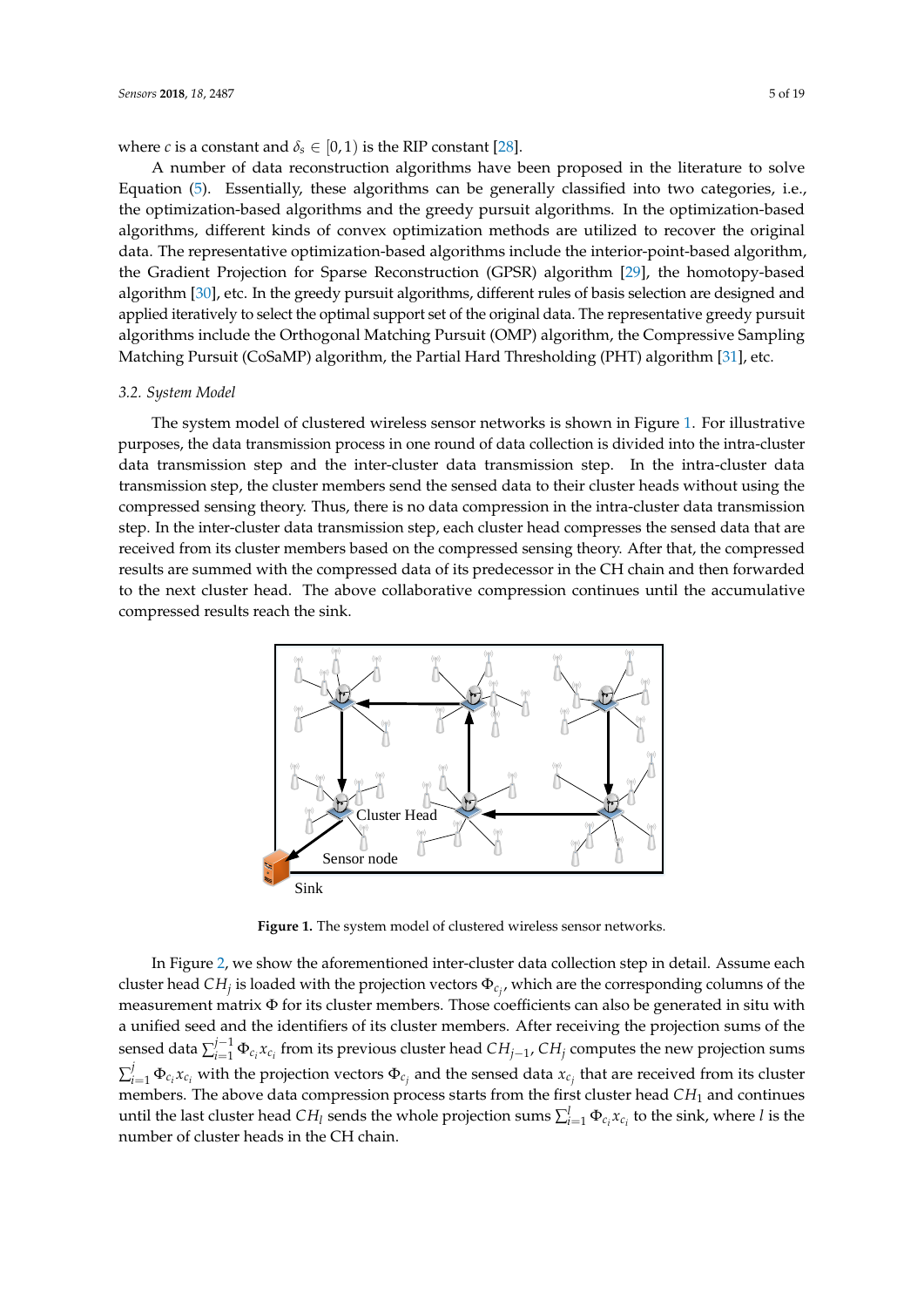<span id="page-5-0"></span>

**Figure 2.** The CS-based data collection process along the CH chain.

It should be noted that the chain-based data collection structure is superior to the tree-based data collection structure in terms of traffic loads' balance and energy consumption. A tree-based compressed data collection structure is shown in Figure [3.](#page-5-1) Obviously, the number of received messages of a non-leaf node is in proportion to the number of its child nodes. Thus, the energy consumption of cluster heads with more children is obviously higher than that of less children. Correspondingly, the cluster heads in a tree-based data collection structure usually run out of energy earlier than in a chain-based structure. Therefore, we can avoid the energy hole problem and prolong the network lifetime by collecting the compressed sensed data along the CH chain. Finally, the sink runs the data reconstruction algorithm to recover the original sensed data of the whole network.

<span id="page-5-1"></span>

**Figure 3.** The CS-based data collection process along the CH tree.

#### *3.3. Clustering Analysis*

We make the following assumptions in the proposed collaborative data collection scheme.

- (1) All sensor nodes are randomly distributed in the surveillance area with an independent and identical distribution, which can be modelled as a Poisson point process with parameter *λ*.
- (2) All sensor nodes are set to the same level of data transmission power and data transmission rate. Therefore, the data transmission range of all sensor nodes is identical.
- (3) Every sensor node is aware of its location. A number of sensor localization algorithms for WSNs can be used for this purpose [\[32\]](#page-18-17).

Different from previous research [\[33\]](#page-18-18), the cluster sizes are identical instead of increasing gradually from the sink towards the network periphery. The CS-based data collection process along the CH chain can balance the energy consumption of all cluster heads and avoid the energy hole problem. Moreover, it is also easy to implement and analyse.

To evaluate the total energy consumption in one round of data collection, we utilize the following energy consumption model, which was also adopted by other researchers [\[34](#page-18-19)[,35\]](#page-18-20):

<span id="page-5-2"></span>
$$
E_t(b,d) = \begin{cases} b(E_{elec} + d^2 E_{amp}) & , & if d \leq d_0 \\ b(E_{elec} + d^4 E_{amp}) & , & if d > d_0 \end{cases}
$$
(7)

<span id="page-5-3"></span>
$$
E_r(b) = bE_{elec} \tag{8}
$$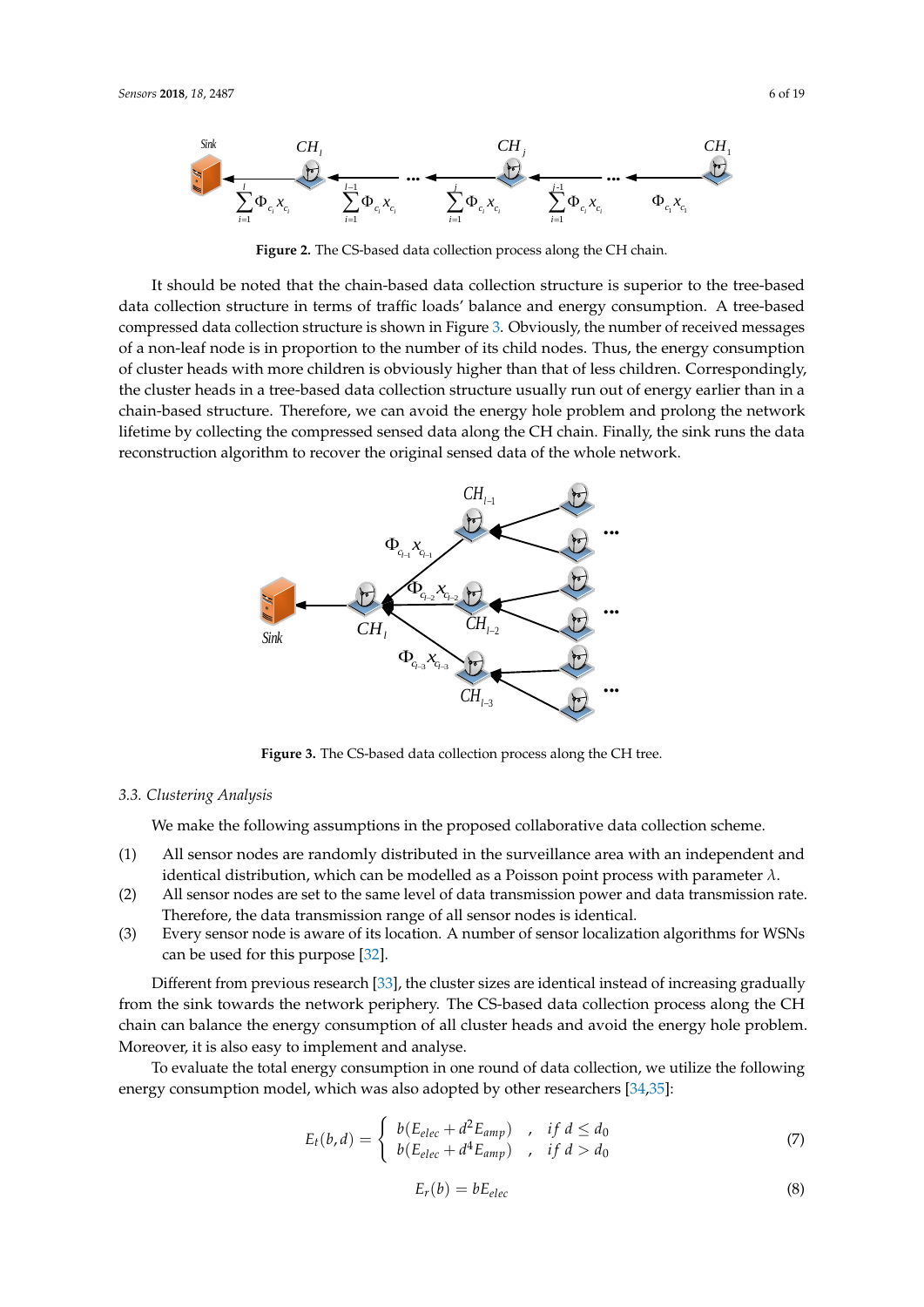In Equation [\(7\)](#page-5-2), *Et*(*b*, *d*) denotes the energy consumption for transmitting *b* bits of data to a receiver of *d* meters away. *Eelec* and *Eamp* denote the energy consumption of the transmission circuit and the power amplifying circuit to process one bit of data, respectively. According to the relationship between the distance  $d$  and the threshold  $d_0$ , the propagation loss can be modelled as either the free-space power loss model or the multiple path fading power loss model. In Equation [\(8\)](#page-5-3), *Er*(*b*) denotes the energy consumption for receiving *b* bits of data from the transmitter.

<span id="page-6-0"></span>We show the clustering analysis model in Figure [4,](#page-6-0) where the whole surveillance area is partitioned into a number of small grids of size  $a \times a$ . The transmission radius of each sensor node should satisfy  $r \geq \sqrt{2a}.$  Thus, the sensor nodes that are deployed in the same grid are able to communicate with each other. We stack  $D \times D$  grids into a square to form a cluster. In order to reduce the total intra-cluster energy consumption, the cluster head should be placed at the centre of the cluster. After compressing the sensed data in the current cluster, cluster heads forward the accumulative compressed projections to the sink along the CH chain.



**Figure 4.** The clustering analysis model.

Suppose there are *n* sensor nodes deployed in the surveillance area and the sensed data of each sensor node can be encoded into a data package of *p* bits. By evaluating the intra-cluster energy consumption and the inter-cluster energy consumption individually, we can formulate the optimal clustering strategy.

#### (1) The intra-cluster energy consumption:

Considering the sensor node that is in the same grid as the cluster head, only one hop is required to transmit the sensed data to the cluster head. Thus, the transmission energy consumption for one node that is in the centre grid of the cluster (also known as Layer 1) is  $p (E_{elec} + \delta (r \le r_d) r^2 E_{amp} + \delta (r > r_d) r^4 E_{amp})$ , where  $\delta()$  is the indicator function. For presentation purposes, we only describe the case where the transmission distance *d* is less than or equal to the threshold  $d_0$ . The following analysis can be easily modified to suit the opposite case. Then, the above transmission energy consumption can be simplified to  $p(E_{elec} + r^2 E_{amp})$ . There are  $\lambda a^2$  nodes deployed in each grid, where  $\lambda$  is the density of the Poisson point distribution. Thus, the total transmission energy consumption for nodes in the first layer of one cluster is:

$$
E_{t-I}^{L1} = p\lambda a^2 \left( E_{elec} + r^2 E_{amp} \right)
$$
 (9)

Based on a similar analysis, the total receiving energy consumption for nodes in the first layer of one cluster is:

$$
E_{r-1}^{L1} = p\lambda a^2 E_{elec} \tag{10}
$$

Next, we consider the nodes that are in the *h*-th layer of one cluster, where *h* ≥ 2. There are (*D* + 1)/2 layers in each cluster and 8(*h* − 1) grids in the *h*-th layer. Meanwhile, the number of hops required to transmit the sensed data collected in the *h*-th layer to the cluster head is bounded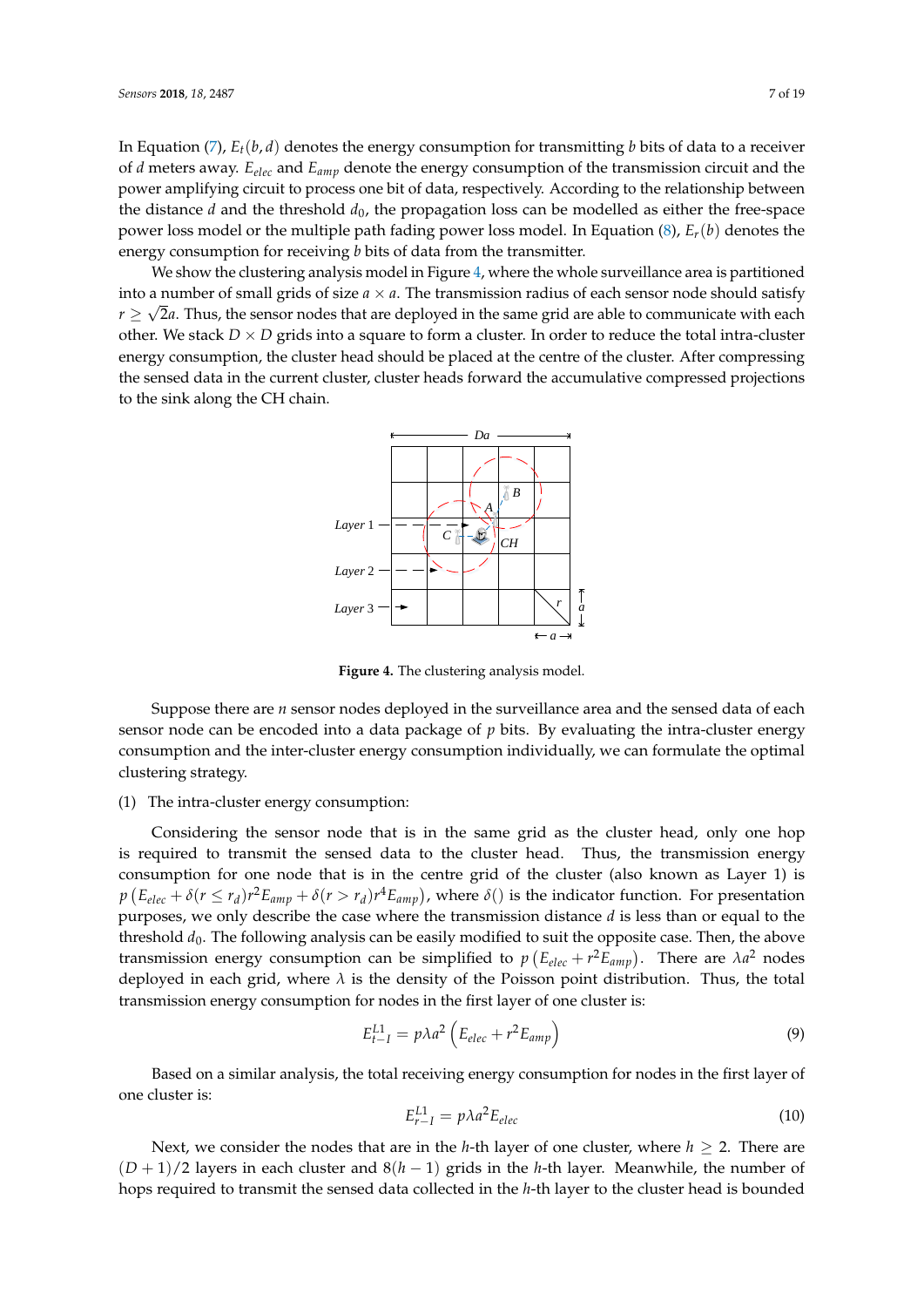by [*h* − 1, *h*]. For example, Node B in Layer 2 requires two hops to reach the cluster head CH in Figure [4.](#page-6-0) However, only one hop is required for Node C to reach CH because Node C is closer to CH than Node B, although they are in the same layer. Therefore, the lower bound and the upper bound of the total transmission energy consumption for nodes in one cluster except the first layer can be evaluated as:

$$
\underline{E}_{t-1}^{L2+} = \sum_{h=2}^{\frac{D+1}{2}} 8(h-1)^2 p \lambda a^2 \left( E_{elec} + r^2 E_{amp} \right)
$$
\n
$$
= \frac{D (D^2 - 1)}{3} p \lambda a^2 \left( E_{elec} + r^2 E_{amp} \right)
$$
\n(11)

and:

$$
\overline{E}_{t-1}^{L2+} = \sum_{h=2}^{\frac{D+1}{2}} 8(h-1)h p \lambda a^2 \left( E_{elec} + r^2 E_{amp} \right)
$$
\n
$$
= \frac{(D+3)(D^2-1)}{3} p \lambda a^2 \left( E_{elec} + r^2 E_{amp} \right)
$$
\n(12)

respectively. Similar to the above analysis, the lower bound and the upper bound of the total receiving energy consumption for nodes in the same area can be evaluated as:

$$
\underline{E}_{r-1}^{L2+} = \sum_{h=2}^{\frac{D+1}{2}} 8(h-1)^2 p \lambda a^2 E_{elec}
$$
\n
$$
= \frac{D (D^2 - 1)}{3} p \lambda a^2 E_{elec}
$$
\n(13)

and:

$$
\overline{E}_{r-1}^{L2+} = \sum_{h=2}^{\frac{D+1}{2}} 8(h-1) h p \lambda a^2 E_{elec}
$$
\n
$$
= \frac{(D+3) (D^2 - 1)}{3} p \lambda a^2 E_{elec}
$$
\n(14)

respectively. For the sake of convenience, we use the lower bounds  $E_{t-I}^{L2+}$  and  $E_{r-I}^{L2+}$  in the following evaluations.

The number of clusters in the surveillance area can be computed as  $n/\lambda D^2a^2$ , because there are  $\lambda D^2a^2$  sensor nodes in each cluster. Therefore, the total intra-cluster energy consumption is:

$$
E_{I} = \left(E_{t-I}^{L1} + E_{r-I}^{L1} + E_{t-I}^{L2+} + E_{r-I}^{L2+}\right) \frac{n}{\lambda D^{2} a^{2}}
$$
  
=  $\left(\frac{D}{3} - \frac{1}{3D} + \frac{1}{D^{2}}\right) pn\left(2E_{elec} + r^{2} E_{amp}\right)$   
 $\approx \left(\frac{D}{3} - \frac{1}{3D}\right) pn\left(2E_{elec} + r^{2} E_{amp}\right)$  (15)

## <span id="page-7-0"></span>(2) The inter-cluster energy consumption:

As shown in the system model, each cluster head compresses the sensed data into a data package of *mp* bits with the measurement matrix Φ. Then, it sends the accumulative compressed projections to the sink along the CH chain. There are *<sup>D</sup>* hops between two adjacent cluster heads and <sup>√</sup> 2*D*/2 hops between the sink and the last forwarding cluster head. Thus, the total energy consumption of the inter-cluster data transmission can be evaluated as: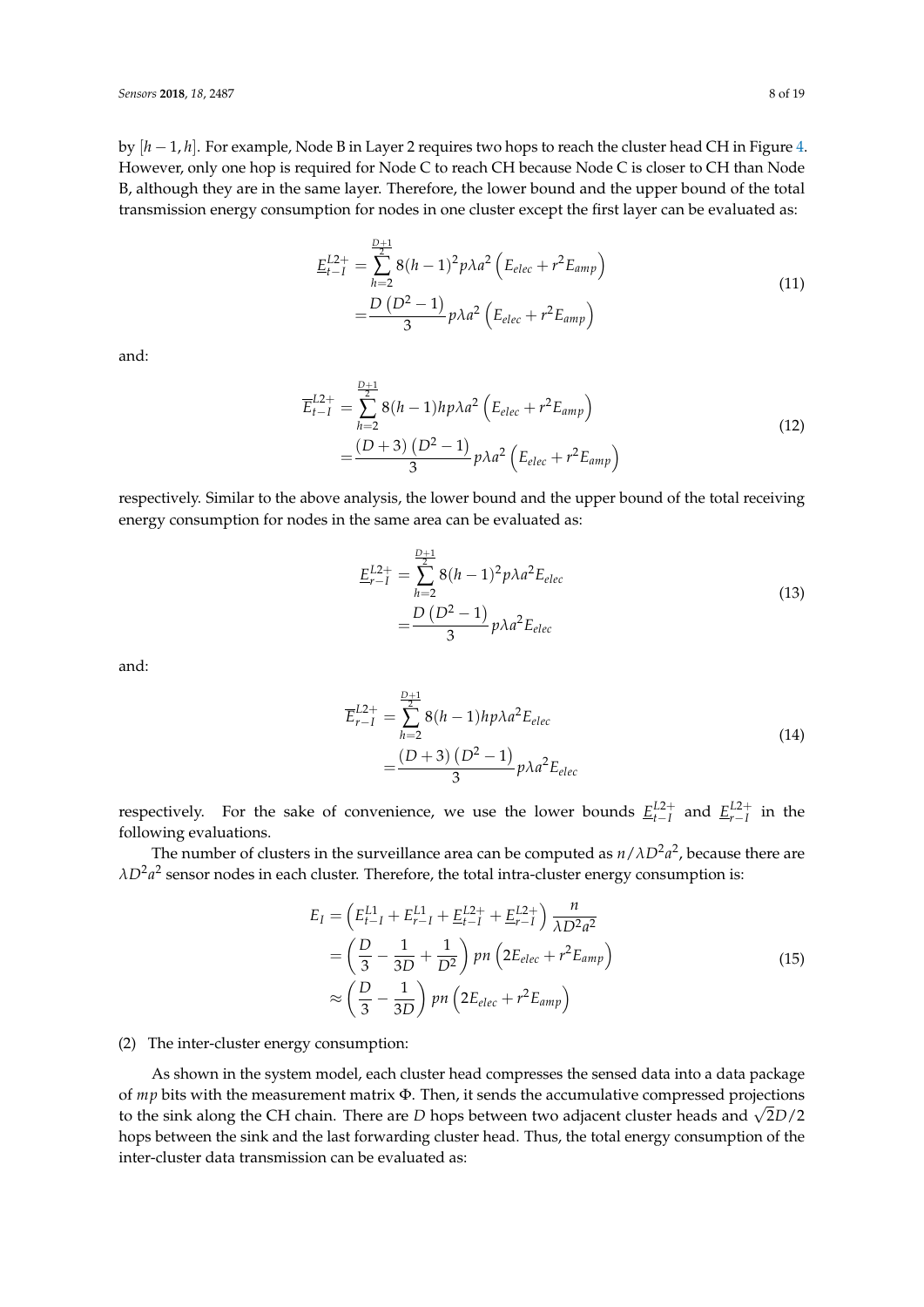$$
E_{t-II} = \left(\frac{n}{\lambda D^2 a^2} - 1\right) Dmp \left(E_{elec} + r^2 E_{amp}\right) + \frac{\sqrt{2}D}{2}mp \left(E_{elec} + r^2 E_{amp}\right)
$$
(16)

Similarly, the total energy consumption of the inter-cluster data receiving can be evaluated as:

$$
E_{r-II} = \left(\frac{n}{\lambda D^2 a^2} - 1\right) DmpE_{elec} + \frac{\sqrt{2}D}{2} mpE_{elec}
$$
 (17)

<span id="page-8-0"></span>Therefore, the total inter-cluster energy consumption is:

$$
E_{II} = E_{t-II} + E_{r-II}
$$
  
=  $\left(\frac{n}{\lambda D^2 a^2} - 1\right) Dmp \left(2E_{elec} + r^2 E_{amp}\right) + \frac{\sqrt{2}D}{2}mp \left(2E_{elec} + r^2 E_{amp}\right)$  (18)

(3) The optimal clustering strategy:

By adding the intra-cluster energy consumption Equation [\(15\)](#page-7-0) and the inter-cluster energy consumption Equation [\(18\)](#page-8-0) together, we can obtain the total energy consumption in one round of data collection as follows:

$$
E = E_I + E_{II}
$$
  
=  $\left(\frac{Dn}{3} - \frac{n}{3D} + \frac{nm}{\lambda Da^2} - Dm\right) p \left(2E_{elec} + r^2 E_{amp}\right) + \frac{\sqrt{2}D}{2} mp \left(2E_{elec} + r^2 E_{amp}\right)$   
=  $\left(\left(\frac{n}{3} - \frac{(2-\sqrt{2})m}{2}\right) D + \left(\frac{nm}{\lambda a^2} - \frac{n}{3}\right) \frac{1}{D}\right) p \left(2E_{elec} + r^2 E_{amp}\right)$   
=  $\left(c_1 D + \frac{c_2}{D}\right) c_3 \left(1 + c_4 r^2\right)$  (19)

where  $c_1 = n/3 - (2 -$ √  $\overline{2}$ )*m*/2, *c*<sub>2</sub> = *nm*/ $\lambda a^2 - n/3$ , *c*<sub>3</sub> = 2*pE*<sub>*elec</sub>* and *c*<sub>4</sub> = *E*<sub>*amp*</sub>/2*E*<sub>*elec*</sub>.</sub>

In order to keep all sensor nodes connected to each other, we should guarantee that at least one additional sensor node is located in the coverage area of each sensor node. Thus, the transmission radius should satisfy  $r \ge \sqrt{2/\lambda \pi}$ . Furthermore, the maximal value of *D* is obtained when all sensor nodes are in the same cluster, i.e.,  $D \leq \sqrt{2n/\lambda r^2}.$  Therefore, the optimal clustering problem can be cast as the following optimization problem:

$$
\min_{D,r} \left( c_1 D + \frac{c_2}{D} \right) c_3 \left( 1 + c_4 r^2 \right)
$$
\n
$$
s.t. \ 0 < D \le \sqrt{\frac{2n}{\lambda r^2}}
$$
\n
$$
r \ge \sqrt{\frac{2}{\lambda \pi}}
$$
\n
$$
(20)
$$

<span id="page-8-1"></span>According to the compressed sensing theory, the size of the original data is much larger than that of the measurement data, i.e.,  $n \gg m$ . Thus,  $c_1 > 0$ . Meanwhile, the number of compressed sensed data in a cluster is much larger than that of uncompressed sensed data in a small grid. Thus,  $c_2 > 0$ . It is obvious that  $c_3 > 0$  and  $c_4 > 0$ . Let  $f(D,r) = (c_1D + c_2/D) c_3 (1 + c_4r^2)$ . Since  $dom(f)$  is convex and  $\nabla^2 f(D,r) \succeq 0$ , the optimization problem in Equation [\(20\)](#page-8-1) is convex. Meanwhile, it is trivial to see that problem in Equation [\(20\)](#page-8-1) is separable and can be solved by splitting it into the following two independent optimization sub-problems:

$$
\min_{D} c_1 D + \frac{c_2}{D}
$$
  
s.t.  $0 < D \le \sqrt{\frac{2n}{\lambda r^2}}$  (21)

<span id="page-8-2"></span>and: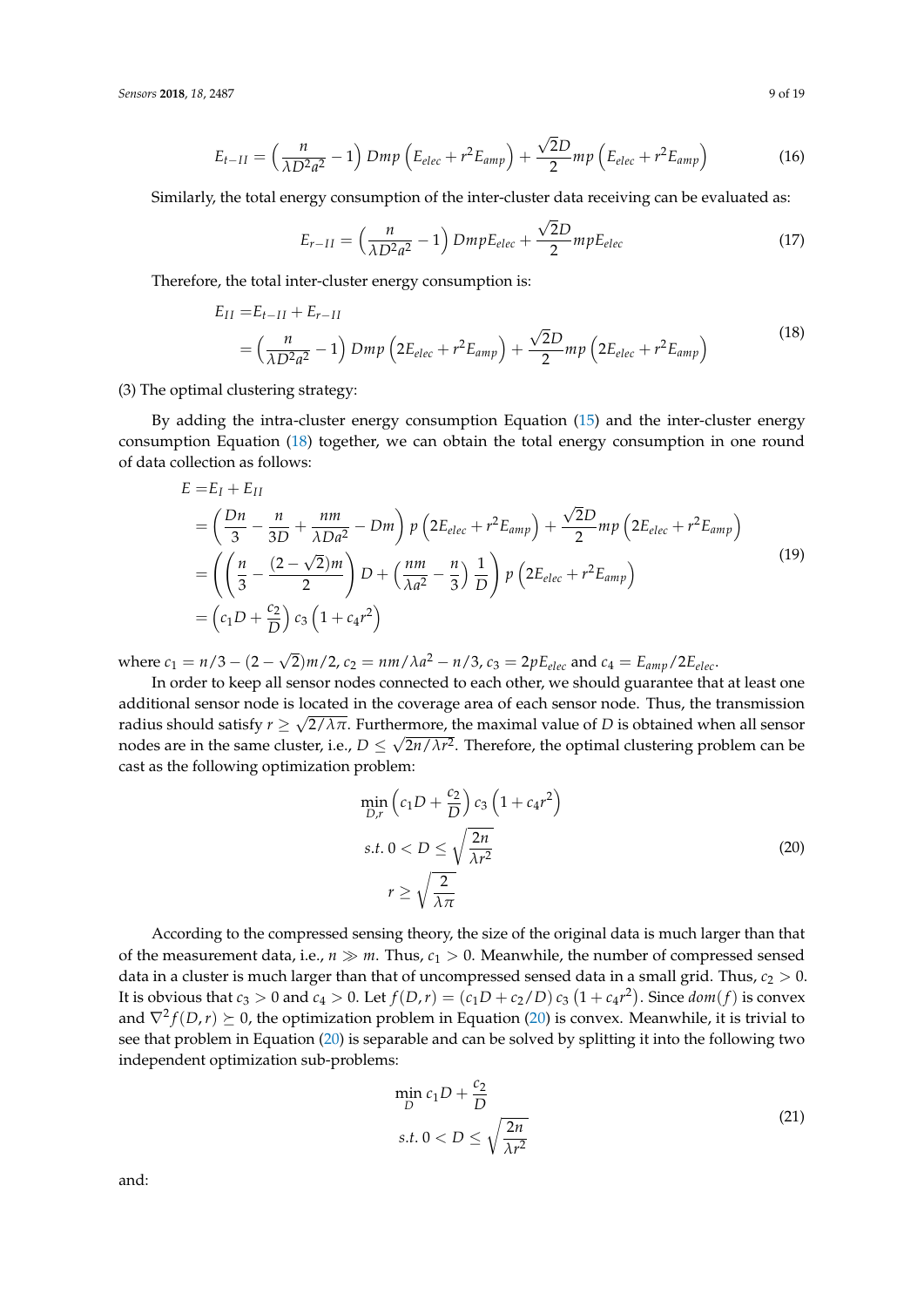$$
\min_{r} 1 + c_4 r^2
$$
  
s.t.  $r \ge \sqrt{\frac{2}{\lambda \pi}}$  (22)

<span id="page-9-1"></span>The optimal solution of Equation [\(21\)](#page-8-2) can be obtained by computing the stationary point of the object function and comparing it with the constraint criterion. Thus, the optimal clustering size can be determined as: √

<span id="page-9-2"></span>
$$
D^* = \begin{cases} \sqrt{\frac{c_2}{c_1}} & \left(6 - \frac{3\sqrt{2}}{2}\right)m - n < \lambda a^2\\ \sqrt{\frac{2n}{\lambda r^2}} & otherwise \end{cases}
$$
 (23)

It is trivial to obtain the optimal transmission radius  $r^*=\sqrt{2}$  $2/\lambda\pi$  because the objection function of Equation [\(22\)](#page-9-1) is monotonically increasing.

## <span id="page-9-0"></span>**4. The Collaborative Data Collection Scheme**

In wireless sensor networks, the sink is aware of the surveillance area in which all sensor nodes are deployed. However, it does not need, nor is it even possible to know, the specific deployment localizations of all sensor nodes. Assume the surveillance area is a rectangle with length *L* and width *W*. After determining the optimal clustering size *D*<sup>∗</sup> according to Equation [\(23\)](#page-9-2), the sink generates *l* = 2*LW*/(*D*<sup>∗</sup>*r*<sup>∗</sup>)<sup>2</sup> virtual cluster heads and sets them to the centre of each cluster individually. Note that these virtual cluster heads are only virtual agents used to build the CH chain, instead of real sensor nodes.

Firstly, the sink runs the cluster heads-linking algorithm based on the pseudo Hilbert curve to build the CH chain. Afterwards, the distributed cluster-constructing algorithm is executed with the goal of selecting the proper cluster heads and forming the underlying data collection structure. Finally, all sensor nodes send the sensed data to the sink by following the same principles that have been explained in detail in the system model. It should be noted that the above two algorithms are only required to be executed once. Therefore, the cost of constructing the underlying data collection structure is trivial in comparison to that of the periodical data collection.

## *4.1. The Cluster Heads-Linking Algorithm Based on the Pseudo Hilbert Curve*

By designing a chain-based data collection structure among CHs, the energy consumption of all cluster heads can be well balanced. Essentially, the CH chain is a Hamilton path in the CH graph. It traverses all cluster heads and accesses each cluster head only once. The Hilbert curve is the most popular space-filling curve, which presents the strong locality preserving property and can be used as a Hamilton path for any region of size  $2^q \times 2^q$ , where  $q \in N$ . However, the surveillance areas of WSNs are usually rectangles of arbitrary sizes instead of squares of exponential sizes. Therefore, we generate a pseudo Hilbert curve of arbitrary dimension for general WSN applications.

A Hilbert curve can be decomposed into a set of primitive curves. In order to connect the end points of all primitive curves correctly, four primitive curves with different orientations are defined and shown in Figure [5.](#page-10-0) Meanwhile, an orientation transformation rule for different orientations is also defined in Table [1.](#page-10-1) After partitioning the parent Hilbert curve into four parts *P*1, *P*2, *P*3 and *P*4 in the order of lower-left, lower-right, upper-left and upper-right, the orientations of each parts *O*1, *O*2, *O*<sup>3</sup> and *O*<sup>4</sup> can be determined by looking up in the table according to the parent orientation of the curve.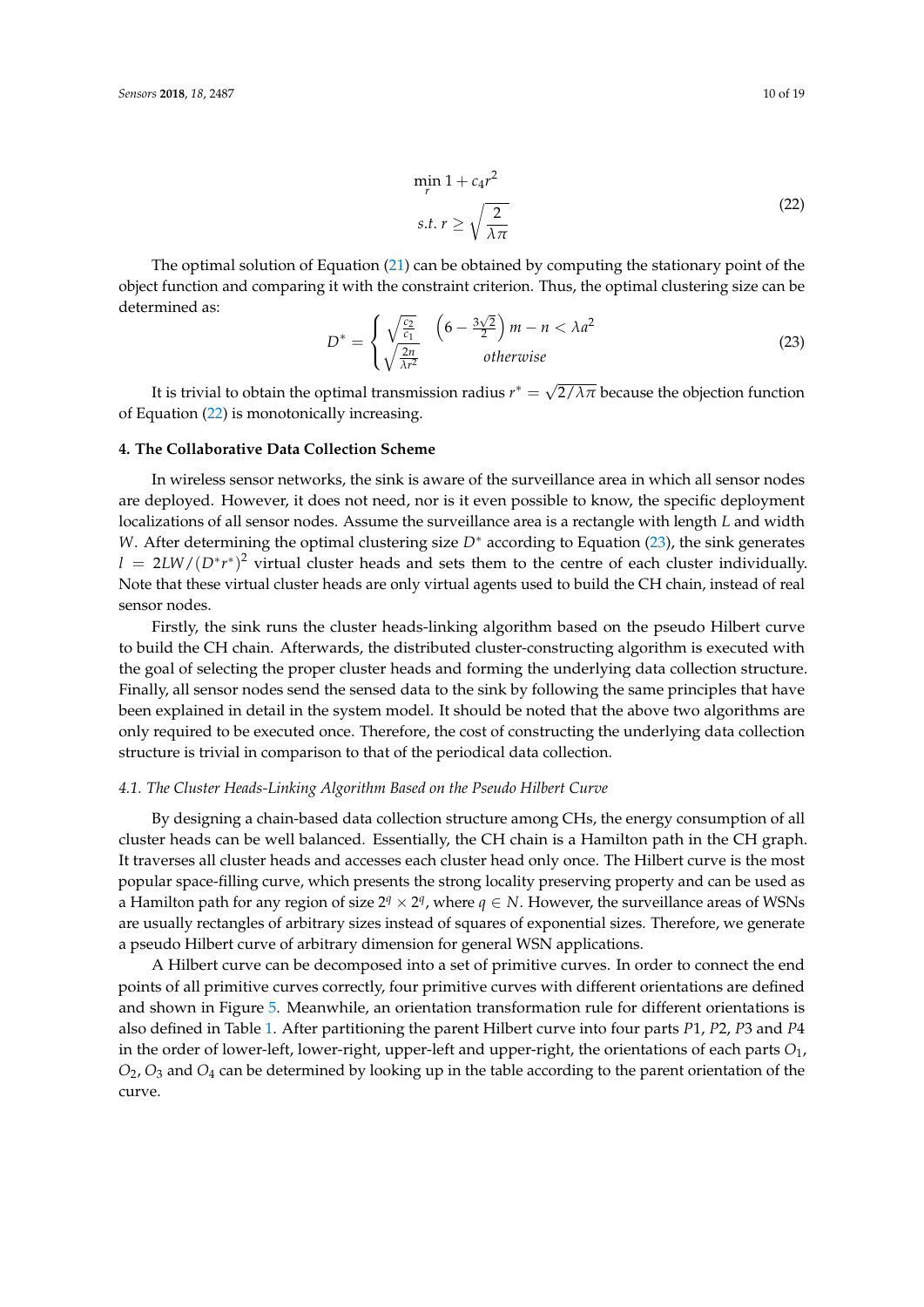<span id="page-10-0"></span>

**Figure 5.** The four primitive Hilbert curves.

**Table 1.** The orientation transformation rule.

| Parent Orientation $O_1$ $O_2$ $O_3$ $O_4$ |              |                                                                 |            |      |
|--------------------------------------------|--------------|-----------------------------------------------------------------|------------|------|
| Ι                                          |              | $\mathbf{I} \quad \mathbf{I} \quad \mathbf{I} \quad \mathbf{I}$ |            |      |
| Π                                          | $\mathbf{L}$ | $\mathbb{I}$ III                                                |            | – н  |
| Ш                                          | Ш            |                                                                 | $III$ $II$ | - IV |
| IV                                         |              | $IV$ I IV                                                       |            | Ш    |

<span id="page-10-2"></span><span id="page-10-1"></span>A simple  $4 \times 4$  Hilbert curve is shown in Figure [6](#page-10-2) to demonstrate the aforementioned orientation transformation rule, where the parent orientation is drawn in a bold arrow. Since the parent orientation of the Hilbert curve is I, the lower-left, lower-right, upper-left and upper-right parts of the Hilbert curve are arranged as the primitive Hilbert curves II, IV, I and I, respectively. After connecting the end points of these four parts according to the orientation of the Hilbert curve I, a  $4 \times 4$  Hilbert curve can be built.

|              |  | ı                        |
|--------------|--|--------------------------|
|              |  |                          |
|              |  |                          |
|              |  | $\overline{\mathbf{IV}}$ |
| $\mathbf{I}$ |  |                          |

**Figure 6.** A  $4 \times 4$  Hilbert curve.

We adopt the primitive Hilbert areas and the primitive Hilbert curves designed by Wu et al. in [\[36\]](#page-18-21) to build the CH chain. In addition to the original primitive Hilbert curves I to IV, extra eight primitive pseudo Hilbert curves are designed and shown in Figure [7.](#page-10-3) Since the horizontal and vertical lengths of all primitive Hilbert curves are at most two units, we first partition the whole surveillance area into a number of primitive Hilbert areas, the length of each side of which is less than three units. Then, we fill each sub-area with a primitive (pseudo) Hilbert curve based on its size, orientation and the orientation transformation rule. In order to build the whole space-filling curve, we connect all primitive (pseudo) Hilbert curves head-to-tail in sequence. Finally, we traverse the resultant pseudo Hilbert curve to record the indexes of all cluster heads with the goal of forwarding the compressed data along the CH chain in the inter-cluster data transmission step. The pseudo code of the cluster heads-linking algorithm based on the pseudo Hilbert curve is shown in Algorithm [1.](#page-11-0) Please refer to [\[36\]](#page-18-21) for the pseudo Hilbert curve generation details.

<span id="page-10-3"></span>

**Figure 7.** The extra eight primitive pseudo Hilbert curves.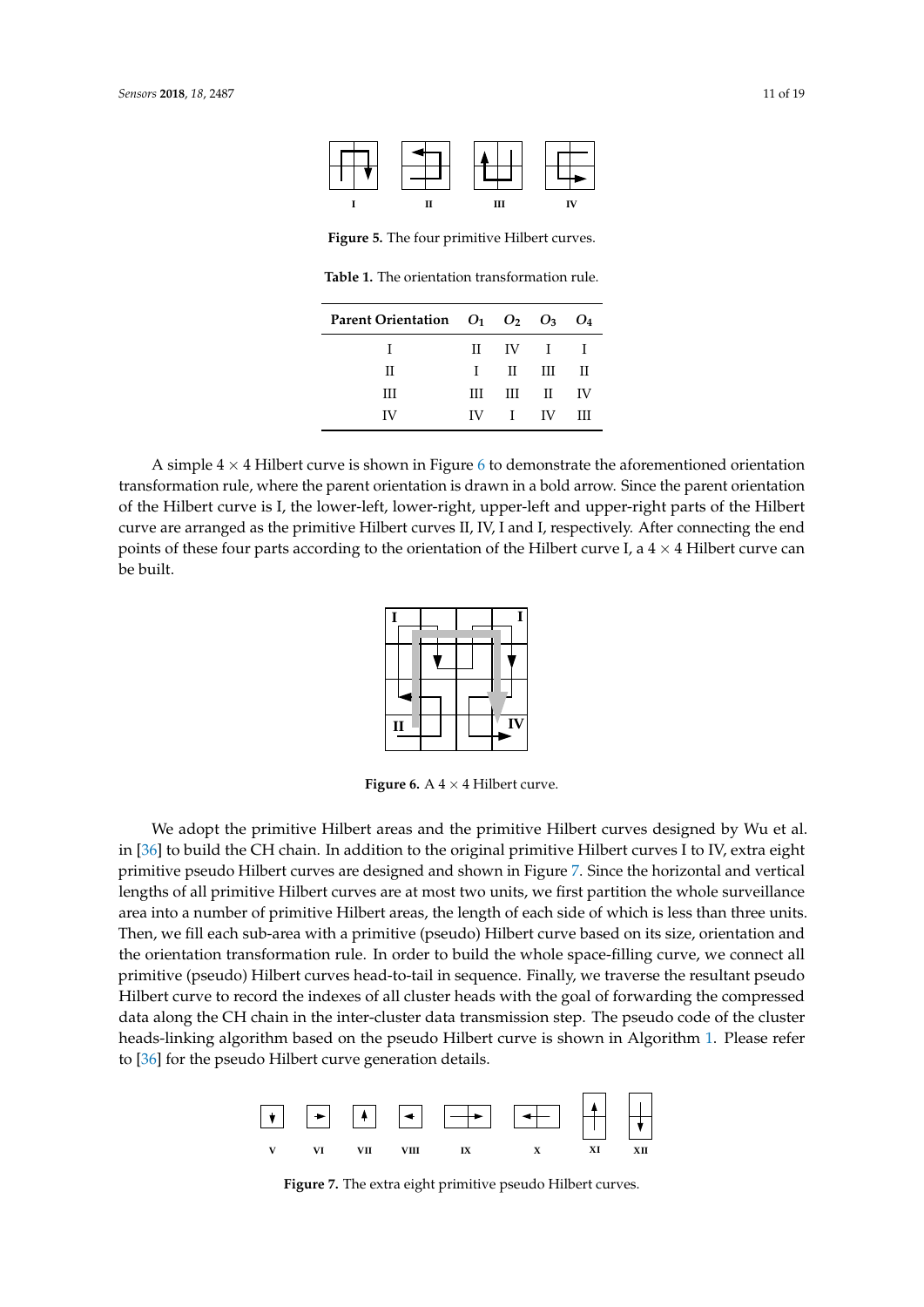<span id="page-11-0"></span>

| <b>Algorithm 1</b> Cluster heads-linking algorithm based on the pseudo Hilbert curve. |  |
|---------------------------------------------------------------------------------------|--|
|---------------------------------------------------------------------------------------|--|

**Input:** length *L*, width *W*, the number of CHs *l*

**Output:** locations and indexes of virtual CHs

- 1: Partitions the surveillance area into a set of squared sub-areas
- 2: **while** the length of each side of the primitive area ≥ 3 **do**
- 3: Partitions each squared sub-area into a set of primitive Hilbert areas
- 4: **end while**
- 5: **for all**  $i \in \{ \text{primitive areas} \}$  **do**
- 6: Fills *i* with a primitive (pseudo) Hilbert curve I to XII
- 7: **end for**
- 8: **for all** *j* ∈ {primitive (pseudo) Hilbert curves} **do**
- 9: Connects the starting point of *j* with the end point of its predecessor
- 10: **end for**
- 11: Traverses the pseudo Hilbert curve and records the indexes of all cluster heads

<span id="page-11-1"></span>In Figure [8,](#page-11-1) we show a CH chain that is generated by Algorithm [1](#page-11-0) in a  $5 \times 7$  surveillance area. The number in each cluster is the chain index, which is assigned in the pseudo Hilbert curve traversing step. By sending the compressed sensed data along the CH chain in the reverse order of cluster indexes, we can collect the compressed sensed data of the whole sensor network in an accumulative manner.

**Figure 8.** A CH chain in a  $5 \times 7$  surveillance area.

## *4.2. The Distributed Cluster Constructing Algorithm*

After generating the CH chain, the sink broadcasts the locations and the indexes of all virtual cluster heads to the network. Since there are usually no sensor nodes deployed in the exact locations of virtual cluster heads, the same number of sensor nodes that are closest to the virtual cluster heads should be selected as CHs on behalf of their clusters. In Section [3,](#page-3-0) we have restricted that the optimal transmission radius *r* <sup>∗</sup> of each sensor node should satisfy *r* <sup>∗</sup> ≥ 2/*λπ*. Hence, at least one sensor node can be guaranteed to reside in the circle with radius *r* <sup>∗</sup> and centred at the virtual cluster head.

In the distributed cluster-constructing algorithm, the sensor nodes that are in the range of  $r^*$  from any virtual cluster head will challenge to be CHs. These candidate sensor nodes encapsulate their identifiers and locations into the CH election messages and then broadcast the messages to all sensor nodes within two hops. After a time-out, the sensor nodes that are nearest to the virtual cluster heads will be elected as CHs. Then, these new elected cluster heads broadcast the cluster invitation messages to all sensor nodes within  $(D<sup>*</sup> + 1)/2$  hops to construct the intra-cluster data collection structure. After recording or updating the shortest route to a cluster head, each sensor node joins a cluster and points to a parent node in the intra-cluster data collection route. The pseudo code of the distributed cluster-constructing algorithm is summarized in Algorithm [2.](#page-12-1)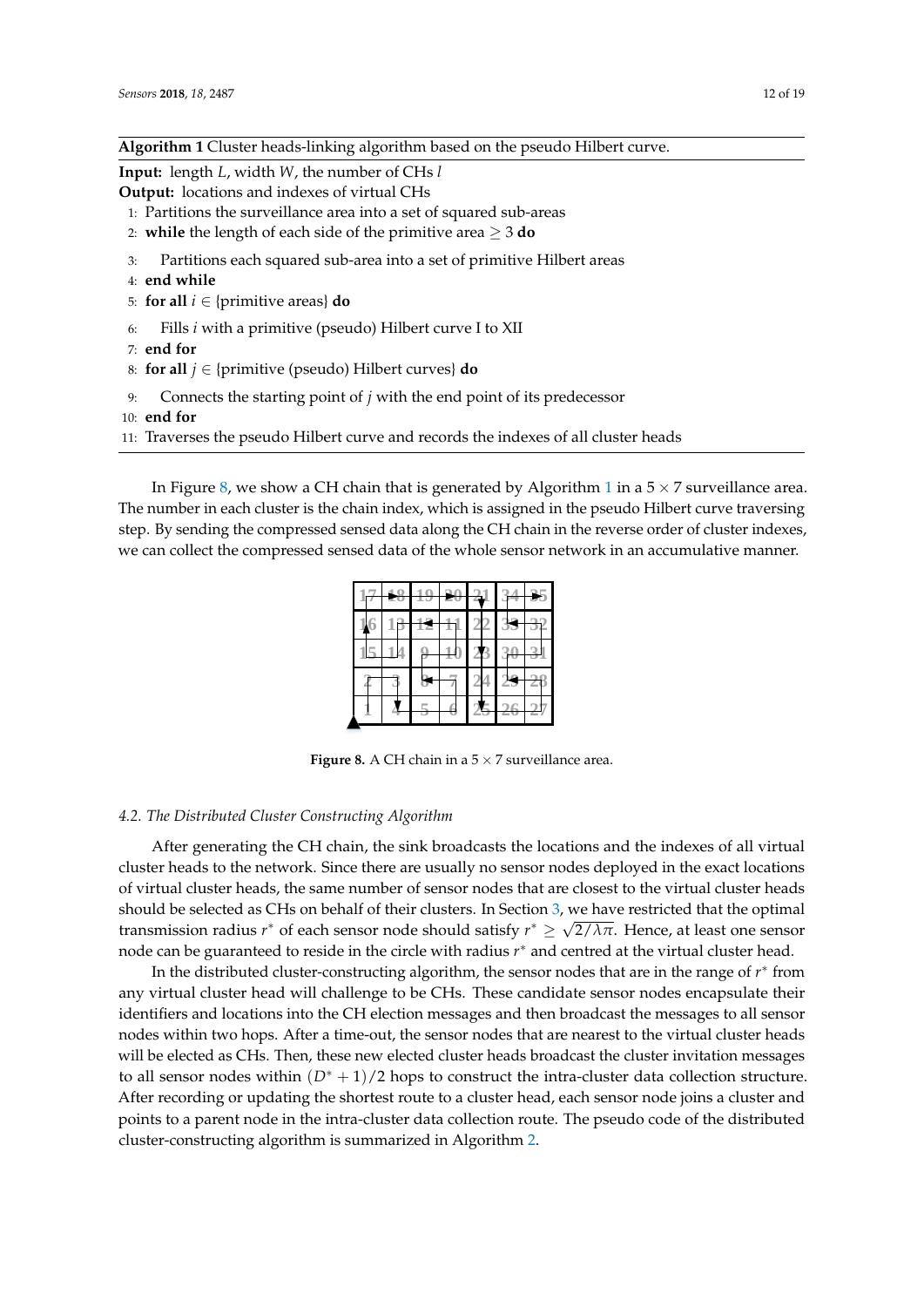## <span id="page-12-1"></span>**Algorithm 2** Distributed cluster-constructing algorithm.

**Input:** locations and indexes of virtual CHs  $\{(x,y), i\}$ , locations of sensor nodes  $\{(x, y)\}$ , *D*<sup>\*</sup>, *r*<sup>\*</sup> **Output:** cluster heads and inter-cluster routes 1: The sink broadcasts  $\{(x, y), i\}$  to all sensor nodes 2: **for all**  $j \in$  {sensor nodes} **do** 3: **for all** *i* ∈ {virtual CHs} **do** 4:  $dist_{ij} = \sqrt{(x_i - \hat{x}_i)^2 + (y_i - \hat{y}_i)^2}$ 5: **if**  $dist_{ij} \leq r^*$  **then** 6: Sensor node *j* broadcasts the CH election message within 2 hops 7: **end if** 8: **if**  $dist_{ij} == min(dist(i, all sensor nodes))$  **then** 9:  $CH_i = j$ 10: Sensor node *j* broadcasts the cluster invitation message within (*D*<sup>∗</sup> + 1)/2 hops 11: **end if** 12: **end for** 13: **if** receives the cluster invitation messages from sensor node *k* **then** 14: **if**  $hop(CH, k) + 1 < hop(CH, j)$  **then** 15:  $parent_i = k$ 16:  $hop(CH, i) = hop(CH, k) + 1$ 17: **end if** 18: **end if** 19: **end for**

Note that a new set of cluster heads can be re-elected by following the same rules presented in Algorithm [2](#page-12-1) when the structure of the network has changed or new sensor nodes have been added to the network. The residual energy of each sensor node can also be considered as an additional factor to balance the inter-cluster energy consumption in Algorithm [2.](#page-12-1) Moreover, there is no need to re-generate the CH chain when updating the cluster heads, since the locations and the indexes of the virtual cluster heads are fixed.

## <span id="page-12-0"></span>**5. Performance Evaluations**

In this section, we evaluate the performance of our proposed collaborative data collection scheme and compare it to the other four data collection schemes through experiments. In the cluster with CS scheme, the whole sensor network is partitioned into a number of clusters based on the number of data transmission, and then, the compressed sensed data are collected along a backbone tree among CHs [\[37\]](#page-18-22). In the cluster without CS scheme, the same cluster structure is used, but without compressing the sensed data. In the Shortest Path Tree (SPT) scheme, a shortest path tree is built to collect the plain sensed data in the network. In the SPT with CS scheme, the sensed data are compressed using CS and then transmitted back to the sink along the shortest path tree. We use the total energy consumption, the network lifetime and the distribution of energy consumption as three metrics to compare their performance. Note that the network lifetime is defined as the maximum number of cycles before the first node runs out of energy.

In the experiment, a number of sensor nodes are deployed uniformly and independently in a rectangle surveillance area. We set a sink at the lower-left corner of the surveillance area to collect the sensed data. The number of sensor nodes *n* varies from 200 to 1000. The surveillance area *S* varies from 200 to 600 square meters. The data compression ratio  $\rho = n/m$  varies from five to 20. We assume each sensor node is equipped with one 1.5-V 1000-mAh non-rechargeable battery. Therefore, the theoretical initial energy of each sensor node is 5400 J. The energy consumptions of the transmission circuit *Eelec*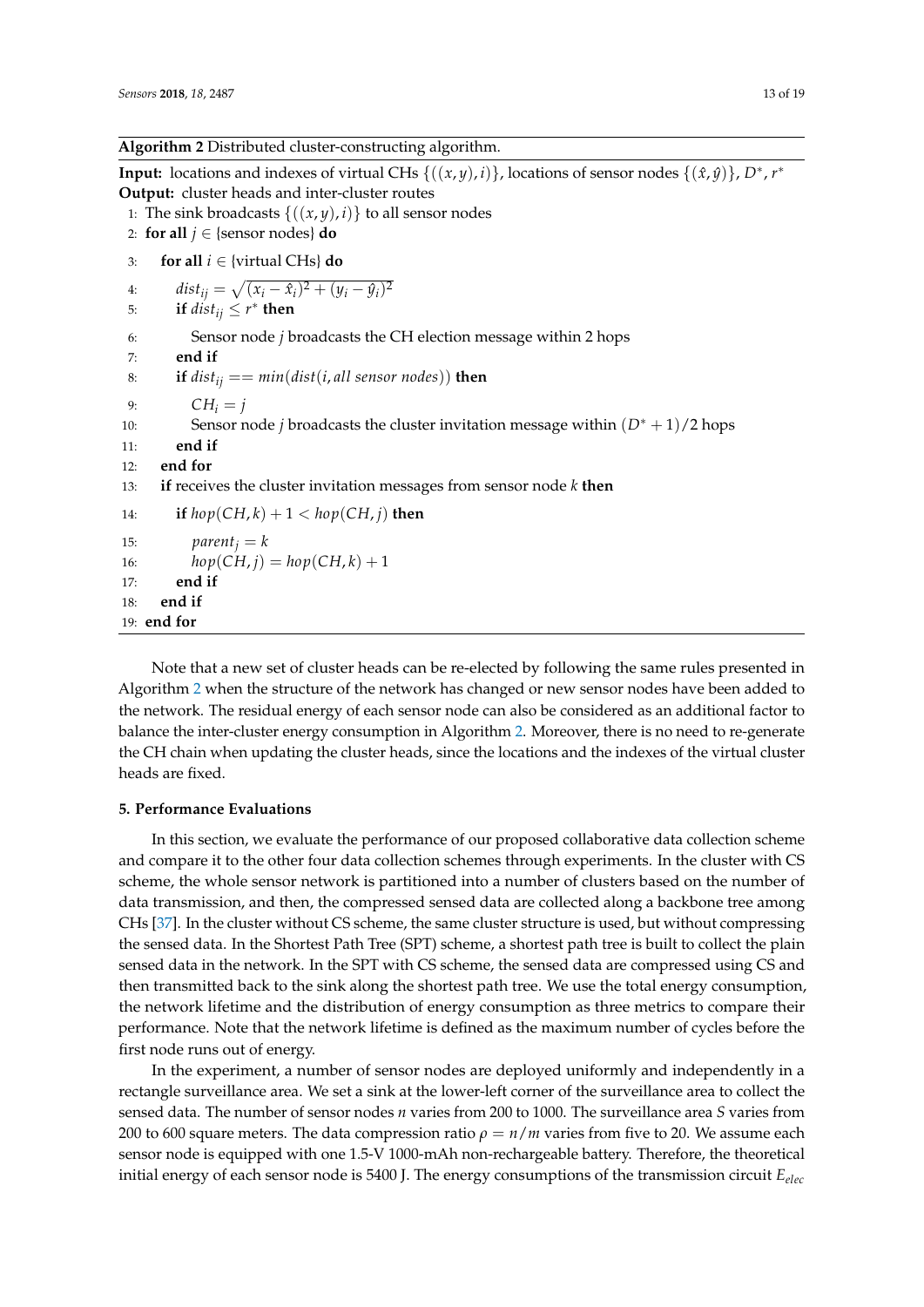and the power amplifying circuit *Eamp* to process one bit of data are 50 nJ/bit and 10 pJ/bit/m<sup>2</sup> , respectively. Furthermore, the TOS\_MSG structure in TinyOS is utilized to encapsulate the sensed data transmitted in the network. Therefore, an extra seven bytes of data should be transmitted besides the sensed data.

## *5.1. Performance Analysis*

In the proposed collaborative data collection scheme, the energy consumption in one round of data collection with different number of nodes *n* and data compression ratio *ρ* is shown in Figure [9.](#page-13-0) We can see that the total consumed energy increases with the number of nodes *n* and decreases with the compression ratio *ρ*. This is obvious since a smaller number of sensor nodes and a higher data compression ratio would reduce the number of transmitted sensed data in the network. Furthermore, we can also see that the effect of increasing the compression ratio *ρ* on the total energy consumption degrades gradually. It should be noted that a higher data compression ratio would also degrade the data reconstruction accuracy according to the compressed sensing theory. By comparing Figure [9a](#page-13-0) with Figure [9b](#page-13-0), we can also conclude that more energy is consumed in a larger surveillance area under the same number of nodes and the compression ratio.

<span id="page-13-0"></span>

**Figure 9.** The energy consumption of the proposed scheme with different *n* and *ρ*.

<span id="page-13-1"></span>

**Figure 10.** The energy consumption of the proposed scheme with different *S* and *ρ*.

In Figure [10,](#page-13-1) we show the energy consumption of our proposed collaborative data collection scheme in one round of data collection with different surveillance area size *S* and compression ratio *ρ*. Obviously, the expansion of the surveillance area would lead to the increasing of distances between any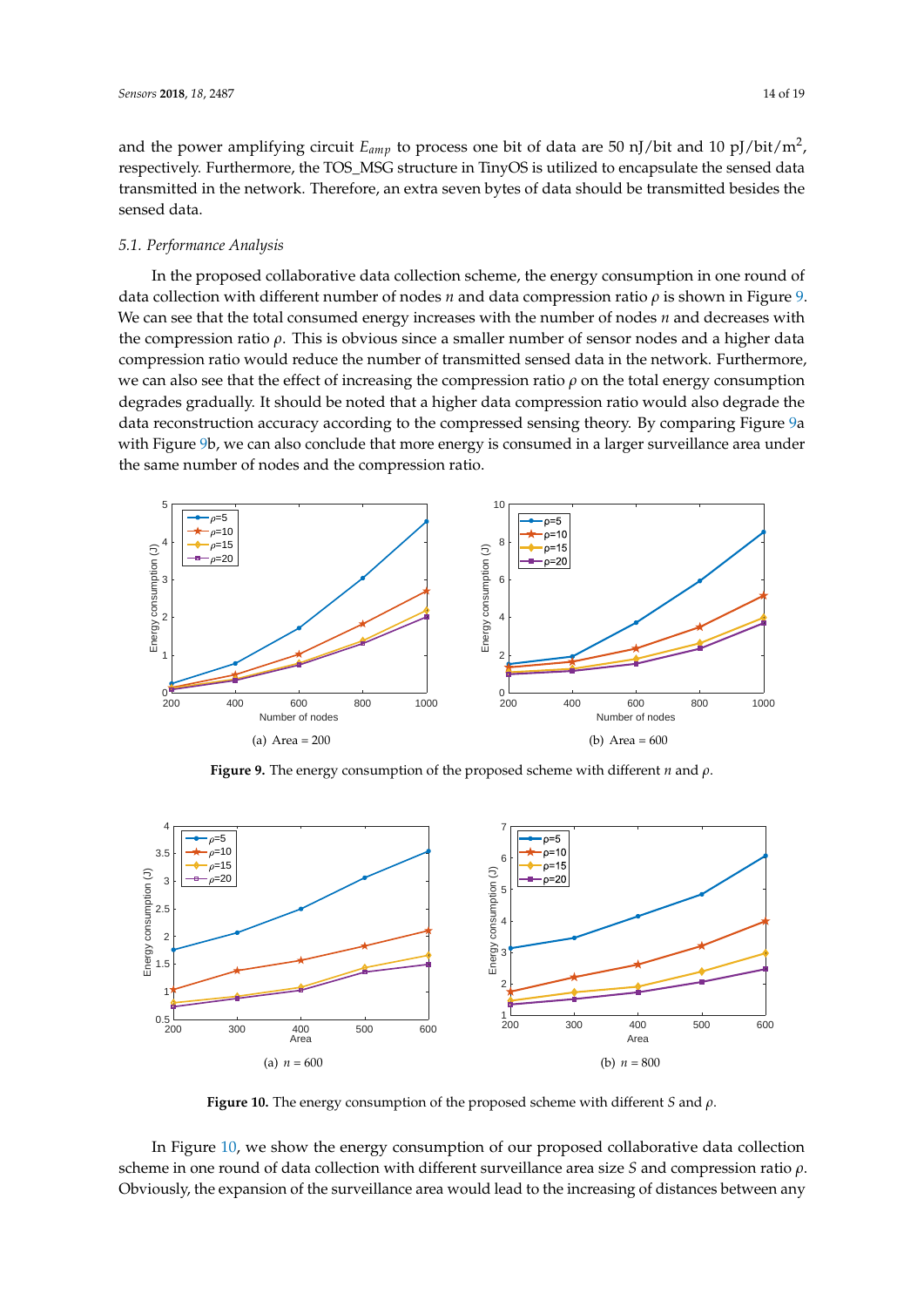increase of the data compression ratio  $\rho$ , and the effect degrades gradually, which is in accordance with the conclusions drawn from Figure [9.](#page-13-0) By comparing Figure [10a](#page-13-1) to Figure [10b](#page-13-1), we can also conclude that more energy is consumed when the number of sensor nodes *n* increases. This is in accordance with the conclusions drawn from Figure [9.](#page-13-0)

## *5.2. Performance Comparison*

We evaluate the total energy consumption in one round of data collection of our proposed collaborative data collection scheme and the other four schemes with different numbers of sensor nodes. The consumed energy of the aforementioned five data collection schemes is shown in Table [2.](#page-14-0) It is obvious that the proposed collaborative data collection scheme is superior to the other four schemes in terms of energy consumption. Moreover, we can also conclude that the larger the number of sensor nodes, the more energy consumed in all data collection schemes. This is due to the fact that more sensed data will be compressed (for our proposed scheme, the cluster with CS scheme and the SPT with CS scheme) and then transmitted back to the sink.

<span id="page-14-0"></span>

|  |  | Table 2. The energy consumption of five schemes in one round of data collection (J). SPT, Shortest Path Tree. |  |  |
|--|--|---------------------------------------------------------------------------------------------------------------|--|--|
|  |  |                                                                                                               |  |  |

| Scheme           | Number of Nodes |        |        |         |        |  |  |
|------------------|-----------------|--------|--------|---------|--------|--|--|
|                  | 200             | 400    | 600    | 800     | 1000   |  |  |
| Proposed         | 0.1012          | 0.3536 | 0.7777 | 1.43234 | 2.0637 |  |  |
| Cluster with CS  | 0.1065          | 0.3557 | 0.8078 | 1.4724  | 2.1138 |  |  |
| Cluster $w$ /oCS | 0.3663          | 1.2067 | 2.5087 | 4.4584  | 6.5277 |  |  |
| SPT with CS      | 0.1441          | 0.4922 | 1.2334 | 2.0445  | 3.4418 |  |  |
| <b>SPT</b>       | 0.3571          | 1.0301 | 2.3671 | 3.8858  | 5.6929 |  |  |

To further demonstrate the energy efficiency of our proposed collaborative data collection scheme, we take the cluster without CS scheme as the benchmark and evaluate the ratio of the energy consumption of all other schemes compared to that of the benchmark. Note that the cluster without CS scheme is the most energy-intensive scheme, which can be seen clearly from Table [2.](#page-14-0) We show the comparison of energy efficiency for five schemes in Figure [11,](#page-15-0) where the compression ratio *ρ* equals 10 and 15, respectively. We can see that our proposed collaborative data collection scheme presents the highest energy efficiency, followed by the cluster with CS scheme. By comparing the SPT with CS scheme to the SPT scheme and the cluster with CS scheme to the cluster without CS scheme, we can conclude that the compressed sensing theory saves a great deal of energy in the data collection of wireless sensor networks. It is obvious that the top three energy-efficient data collection schemes in our experiment are all CS-based data collection schemes.

However, higher energy efficiency does not mean longer network lifetime directly. Therefore, we record the number of data collection cycles before the first sensor node runs out of energy for all five data collection schemes and report the result in Figure [12.](#page-15-1) We can see that our proposed collaborative data collection scheme achieves the longest network lifetime among all five data collection schemes. Moreover, the network lifetime of the cluster without CS scheme is longer than that of the SPT scheme, although the latter consumes less energy in one round of data collection. This is due to the unbalanced energy consumption in sensor nodes. Obviously, the sensor nodes that are located closer to the sink need to consume extra energy to forward the sensed data of their children in the data collection tree.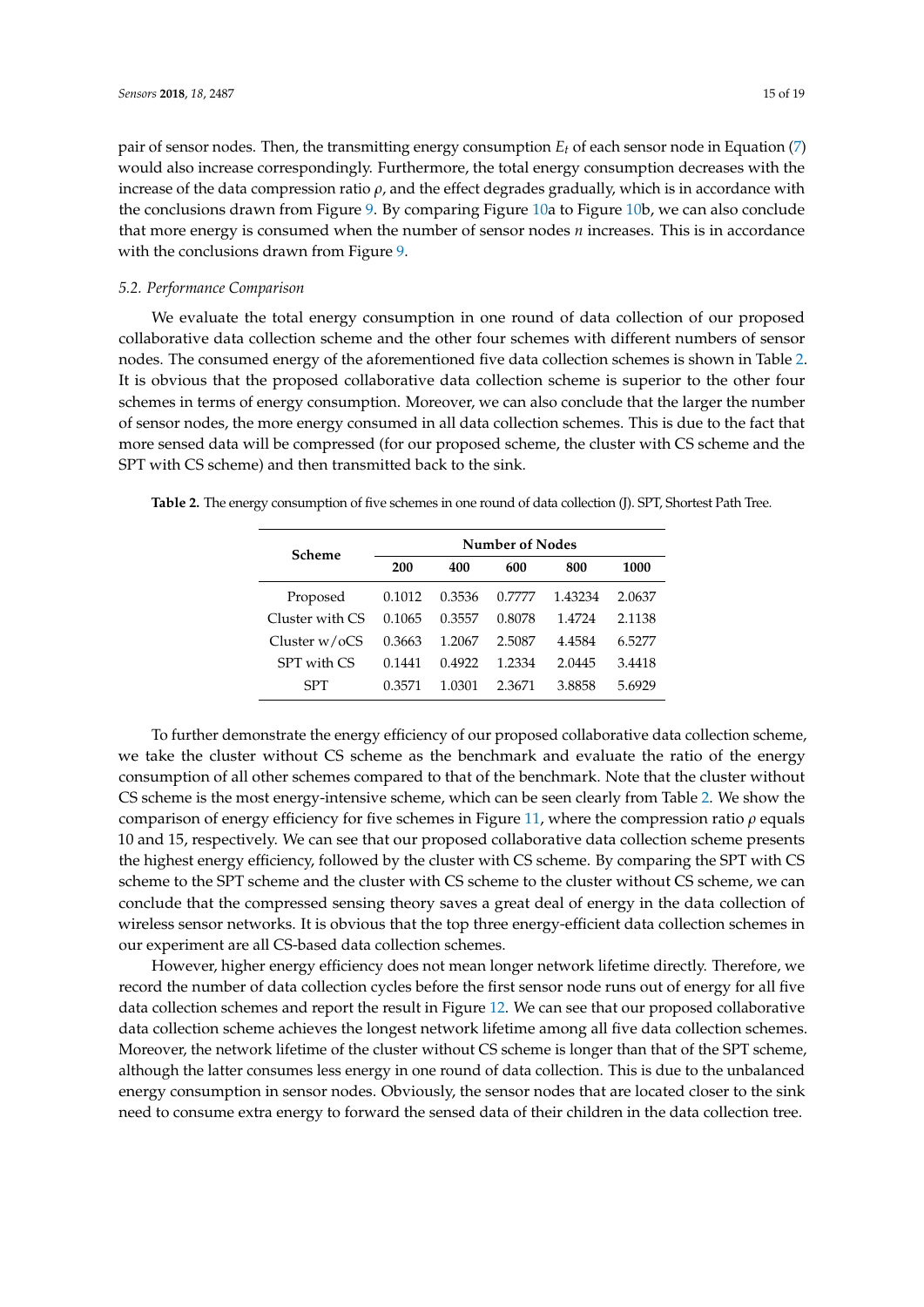<span id="page-15-0"></span>

Figure 11. The comparison of the energy efficiency for five schemes.

<span id="page-15-1"></span>

**Figure 12.** Network lifetime.

In order to investigate the distribution of energy consumption in WSNs, we record the consumed energy of all sensor nodes in five data collection schemes and show the result in Figure [13.](#page-16-1) Firstly, we can see that the distribution of energy consumption in the cluster heads of our proposed scheme is well balanced in comparison to other cluster-based data collection schemes (i.e., the cluster with CS scheme and the cluster without CS scheme). This is due to the fact that the CH chain can provide more balanced energy consumption among cluster heads than the tree-based data collection structure. If we update the cluster heads in all clusters periodically, we can further average the energy consumption of all sensor nodes. Secondly, we can see that the energy consumptions of our proposed scheme, and that of the cluster with CS scheme is obviously lower than those of the other schemes. Therefore, the optimal clustering analysis can provide energy-efficient data collection for WSNs. Finally, the total energy consumptions of non-cluster-based data collection schemes are higher than those of cluster-based schemes, which verifies the advantages of the cluster-based data collection structure.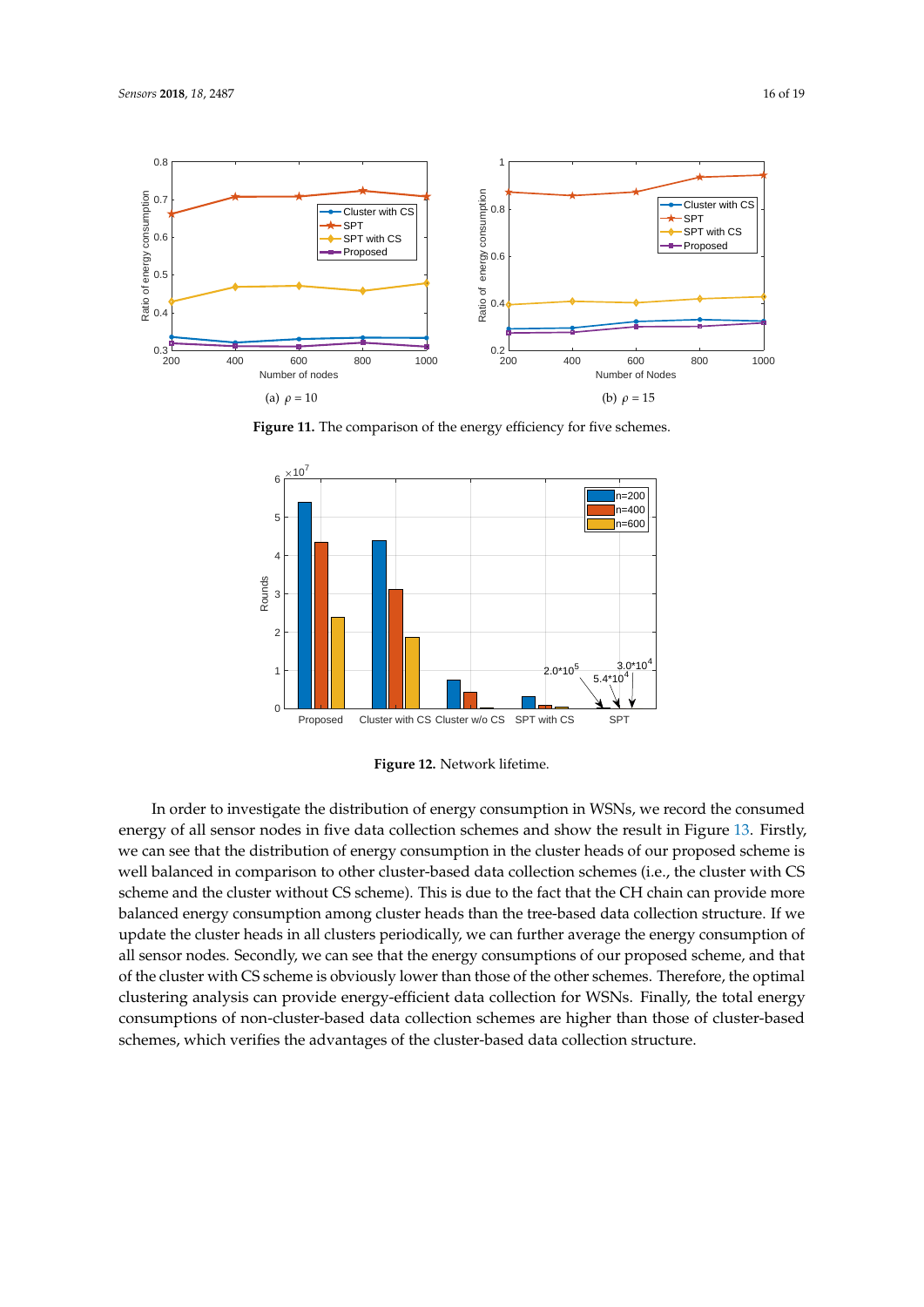<span id="page-16-1"></span>

**Figure 13.** The distribution of the energy consumption.

# <span id="page-16-0"></span>**6. Conclusions and Future Research**

In this paper, we presented a collaborative data collection scheme based on optimal clustering for wireless sensor networks. By evaluating the intra-cluster energy consumption and the inter-cluster energy consumption individually, we abstracted the optimal clustering problem as a separable convex optimization problem and then solved it to obtain the optimal network parameters. A cluster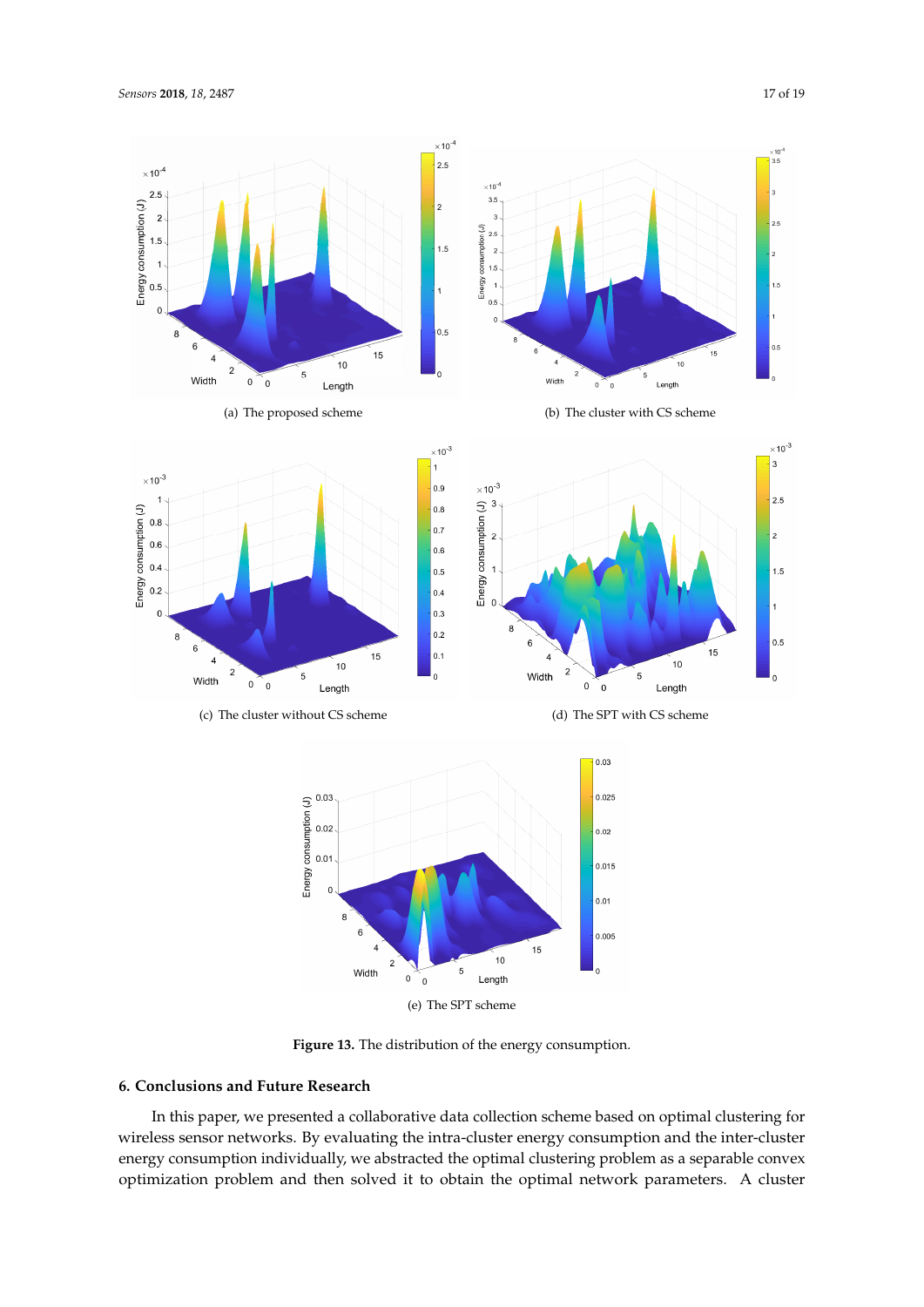heads-linking algorithm based on the pseudo Hilbert curve was designed to realize the accumulative inter-cluster data collection. Furthermore, a distributed cluster-constructing algorithm was also designed to construct the intra-cluster data collection structure. Experimental results showed that the proposed scheme outperformed some existing data collection schemes in terms of energy consumption, network lifetime and load balance. In the future, we will plan to extend the proposed scheme with historical data to improve the overall performance. In addition, we will also plan to modify our scheme to monitor the irregular surveillance area.

**Author Contributions:** G.L. designed the algorithms, performed the theoretical analysis and wrote the entire manuscript. H.C. carried out all the simulations. S.P. revised the manuscript. X.L. provided some suggestions on the proposed algorithms. C.W. and S.Y. contributed to polishing the revised manuscript and gave some suggestions on the simulation results. P.Y. checked the revised manuscript and provided some constructive suggestions.

**Funding:** This work was supported in part by the National Natural Science Foundation of China through Grants 61402094 and 61702089, the Natural Science Foundation of Hebei Province through Grants F2016501076 and F2016501079, the Natural Science Foundation of Liaoning Province through Grant 201602254, the Fundamental Research Funds for the Central Universities through Grant N172304022, the Science and Technology Plan Project of Guangzhou through Grant 201804010433, and the Bidding Project of Laboratory of Language Engineering and Computing through Grant LEC2017ZBKT001.

**Conflicts of Interest:** The authors declare no conflict of interest.

#### **References**

- <span id="page-17-0"></span>1. Rawat, P.; Singh, K.D.; Chaouchi, H.; Bonnin, J.M. Wireless sensor networks: A survey on recent developments and potential synergies. *J. Supercomput.* **2014**, *68*, 1–48. [\[CrossRef\]](http://dx.doi.org/10.1007/s11227-013-1021-9)
- <span id="page-17-1"></span>2. Borges, L.M.; Velez, F.J.; Lebres, A.S. Survey on the characterization and classification of wireless sensor network applications. *IEEE Commun. Surv. Tutor.* **2014**, *16*, 1860–1890. [\[CrossRef\]](http://dx.doi.org/10.1109/COMST.2014.2320073)
- <span id="page-17-2"></span>3. Yong, W.; Yang, Z.; Zhang, J.; Feng, L.; Wen, H.; Shen, Y. CS2-Collector: A new approach for data collection in wireless sensor networks based on two-dimensional compressive sensing. *Sensors* **2016**, *16*, 1318.
- <span id="page-17-3"></span>4. Abdul-Salaam, G.; Abdullah, A.H.; Anisi, M.H.; Gani, A.; Alelaiwi, A. A comparative analysis of energy conservation approaches in hybrid wireless sensor networks data collection protocols. *Telecommun. Syst.* **2016**, *61*, 159–179. [\[CrossRef\]](http://dx.doi.org/10.1007/s11235-015-0092-8)
- <span id="page-17-4"></span>5. Middya, R.; Chakravarty, N.; Naskar, M.K. Compressive sensing in wireless sensor networks—A survey. *IETE Tech. Rev.* **2016**, *33*, 1–13. [\[CrossRef\]](http://dx.doi.org/10.1080/02564602.2016.1233835)
- <span id="page-17-5"></span>6. Luo, J.; Xiang, L.; Rosenberg, C. Does compressed sensing improve the throughput of wireless sensor networks? In Proceedings of the IEEE International Conference on Communications, Cape Town, South Africa, 23–27 May 2010; pp. 1–6.
- <span id="page-17-6"></span>7. Sucasas, V.; Radwan, A.; Marques, H.; Rodriguez, J.; Vahid, S.; Tafazolli, R. A survey on clustering techniques for cooperative wireless networks. *Ad Hoc Netw.* **2016**, *47*, 53–81. [\[CrossRef\]](http://dx.doi.org/10.1016/j.adhoc.2016.04.008)
- <span id="page-17-7"></span>8. Jan, B.; Farman, H.; Javed, H.; Montrucchio, B.; Khan, M.; Ali, S. Energy efficient hierarchical clustering approaches in wireless sensor networks: A survey. *Wirel. Commun. Mobile Comput.* **2017**, *2017*, 1–14. [\[CrossRef\]](http://dx.doi.org/10.1155/2017/6457942)
- <span id="page-17-8"></span>9. Singh, V.K.; Kumar, M. A compressed sensing approach to resolve the energy hole problem in large scale WSNs. *Wirel. Pers. Commun.* **2018**, *99*, 185–201. [\[CrossRef\]](http://dx.doi.org/10.1007/s11277-017-5047-9)
- <span id="page-17-10"></span>10. Singh, V.K.; Kumar, M. In-network data processing in wireless sensor networks using compressed sensing. *Int. J. Sens. Netw.* **2018**, *26*, 174–189. [\[CrossRef\]](http://dx.doi.org/10.1504/IJSNET.2018.090141)
- <span id="page-17-11"></span>11. Lan, K.C.; Wei, M.Z. A compressibility-based clustering algorithm for hierarchical compressive data gathering. *IEEE Sens. J.* **2017**, *17*, 2550–2562. [\[CrossRef\]](http://dx.doi.org/10.1109/JSEN.2017.2669081)
- <span id="page-17-12"></span>12. Qiao, J.; Zhang, X. Compressive data gathering based on even clustering for wireless sensor networks. *IEEE Access* **2018**, *6*, 24391–24410. [\[CrossRef\]](http://dx.doi.org/10.1109/ACCESS.2018.2832626)
- <span id="page-17-13"></span>13. Zhao, C.; Zhang, W.; Yang, Y.; Yao, S. Treelet-based clustered compressive data aggregation for wireless sensor networks. *IEEE Trans. Veh. Technol.* **2015**, *64*, 4257–4267. [\[CrossRef\]](http://dx.doi.org/10.1109/TVT.2014.2361250)
- <span id="page-17-9"></span>14. Li, X.; Tao, X.; Mao, G. Unbalanced expander based compressive data gathering in clustered wireless sensor networks. *IEEE Access* **2017**, *5*, 7553–7566. [\[CrossRef\]](http://dx.doi.org/10.1109/ACCESS.2017.2696745)